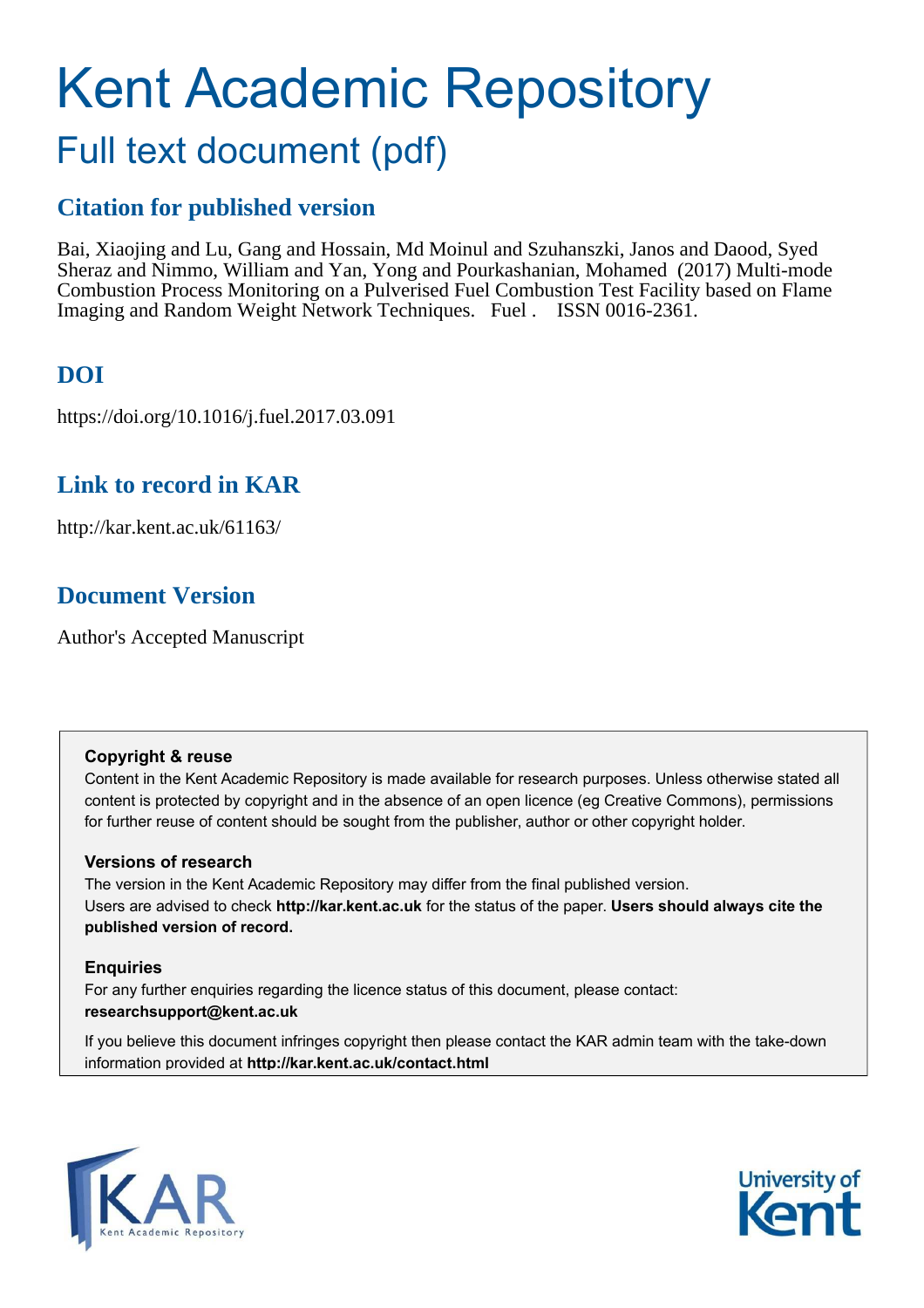| $\mathbf{1}$   | Title: Multi-mode Combustion Process Monitoring on a Pulverised Fuel Combustion Test                                                         |
|----------------|----------------------------------------------------------------------------------------------------------------------------------------------|
| $\overline{2}$ | Facility based on Flame Imaging and Random Weight Network Techniques                                                                         |
| $\mathsf 3$    |                                                                                                                                              |
| 4              | Authors: Xiaojing Bai <sup>1, 2</sup> , *Gang Lu <sup>2</sup> , Md Moinul Hossain <sup>2</sup> , Janos Szuhánszki <sup>3</sup> , Syed Sheraz |
| 5              | Daood <sup>3</sup> , William Nimmo <sup>3</sup> , Yong Yan <sup>2</sup> , Mohamed Pourkashanian <sup>3</sup>                                 |
| 6              |                                                                                                                                              |
| $\overline{7}$ | Address: <sup>1.</sup> School of Control and Computer Engineering,                                                                           |
| 8              | North China Electric Power University,                                                                                                       |
| 9              | Beijing, 102206, China                                                                                                                       |
| 10             |                                                                                                                                              |
| 11             | <sup>2.</sup> School of Engineering and Digital Arts,                                                                                        |
| 12             | University of Kent,                                                                                                                          |
| 13             | Canterbury,                                                                                                                                  |
| 14             | Kent CT2 7NT, UK                                                                                                                             |
| 15             |                                                                                                                                              |
| 16             | <sup>3.</sup> Energy 2050 Group,                                                                                                             |
| 17             | Department of Mechanical Engineering,                                                                                                        |
| 18             | University of Sheffield,                                                                                                                     |
| 19             | Sheffield, S10 2TN, UK                                                                                                                       |
| 20             | Email: xb9@kent.ac.uk, g.lu@kent.ac.uk, m.hossain@kent.ac.uk,                                                                                |
| 21             | j.szuhanszki@sheffield.ac.uk, s.daood@sheffield.ac.uk, w.nimmo@sheffield.ac.uk,                                                              |
| 22             | y.yan@kent.ac.uk, m.pourkashanian@sheffield.ac.uk                                                                                            |
| 23             |                                                                                                                                              |
| 24             |                                                                                                                                              |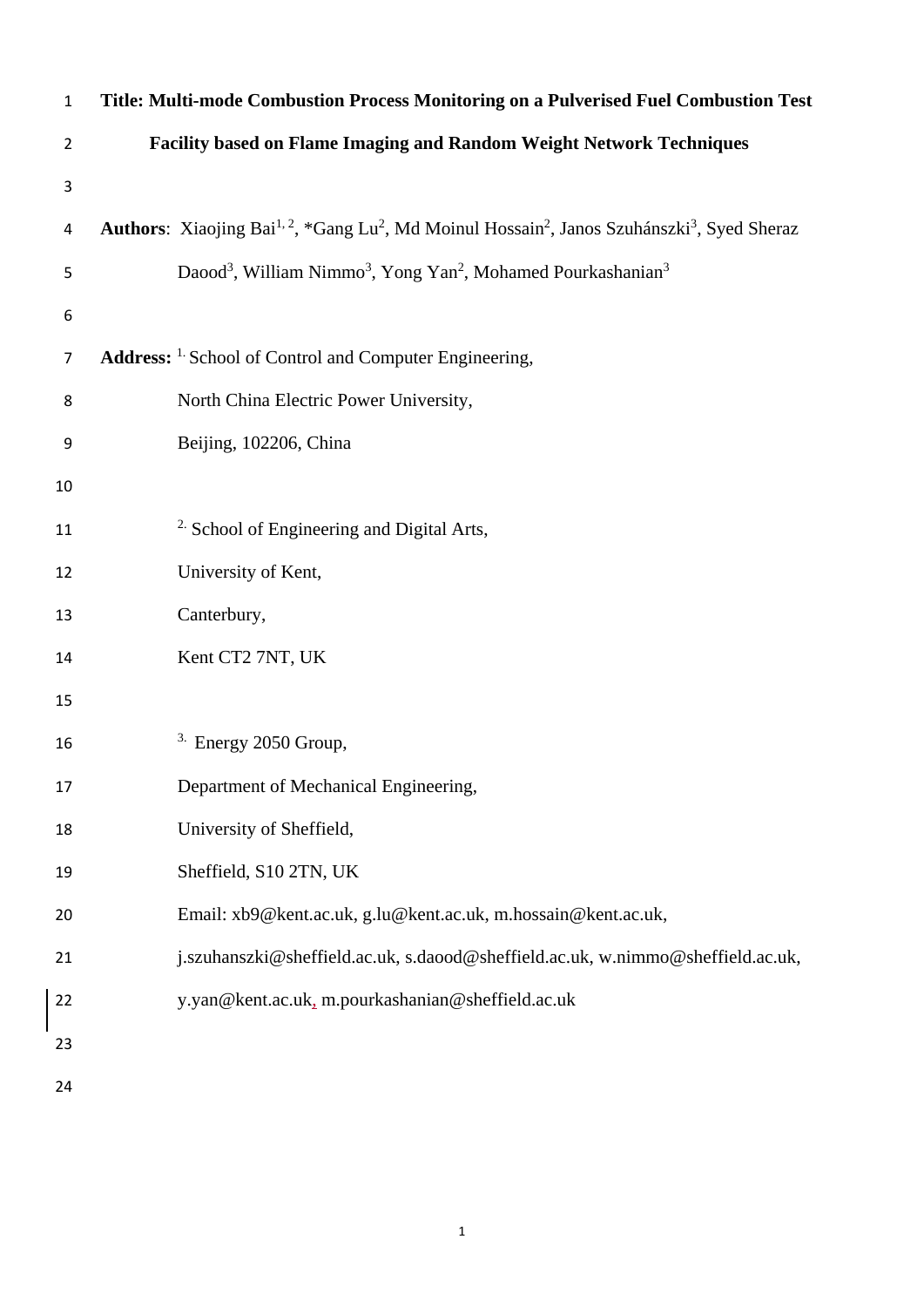#### **ABSTRACT**

Combustion systems need to be operated under a range of different conditions to meet fluctuating energy demands. Reliable monitoring of the combustion process is crucial for combustion control and optimisation under such variable conditions. In this paper, a monitoring method for variable combustion conditions is proposed by combining digital imaging, PCA-RWN (Principal Component Analysis and Random Weight Network) techniques. Based on flame images acquired using a digital imaging system, the mean intensity values of RGB (Red, Green, and Blue) image components and texture descriptors computed based on the grey-level co-occurrence matrix are used as the colour and texture features of flame images. These features are treated as the input variables of the proposed PCA-RWN model for multi-mode process monitoring. In the proposed model, the PCA is used to extract the principal component features of input vectors. By establishing the RWN model for an appropriate principal component subspace, the computing load of recognising combustion operation conditions is significantly 14 reduced. In addition, Hotelling's  $T^2$  and SPE (Squared Prediction Error) statistics of the corresponding operation conditions are calculated to identify the abnormalities of the combustion. The proposed approach is evaluated using flame image datasets obtained on a 250 kWth air- and oxy-fuel Combustion Test Facility. Variable operation conditions were achieved by changing the primary air and SA/TA (Secondary Air to Territory Air) splits. The results demonstrate that, for the operation conditions examined, the condition recognition success rate of the proposed PCA-RWN model is over 91%, which outperforms other machine learning classifiers with a reduced training time. The results also show that the abnormal conditions 22 exhibit different oscillation frequencies from the normal conditions, and the  $T^2$  and SPE statistics are capable of detecting such abnormalities.

 **Keywords:** fossil fuel combustion, multi-mode process monitoring, flame image, principal components analysis, random weight network.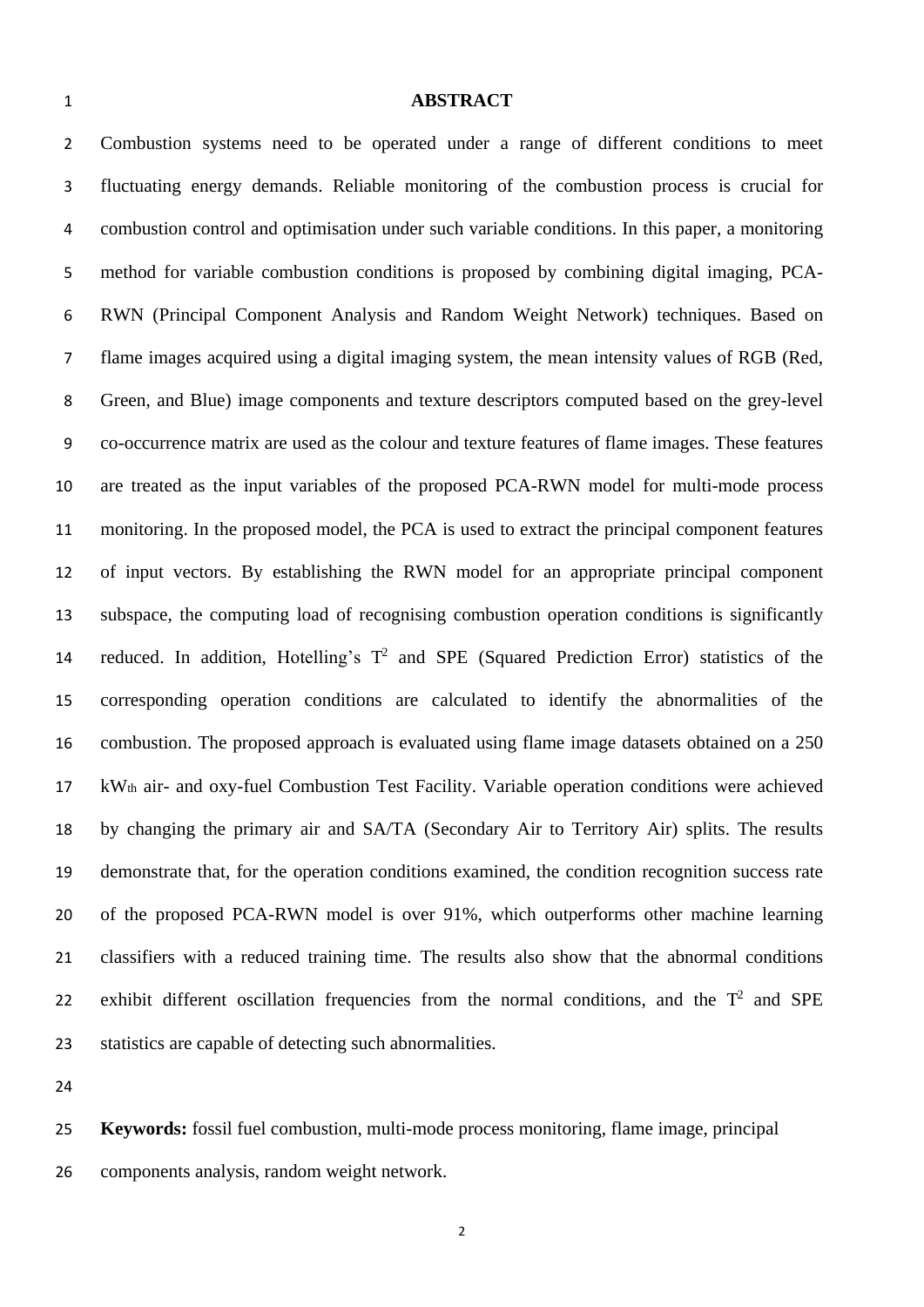#### **1. Introduction**

|  |  | I |
|--|--|---|
|  |  |   |
|  |  |   |
|  |  |   |
|  |  |   |
|  |  |   |
|  |  |   |
|  |  |   |
|  |  |   |
|  |  |   |
|  |  |   |
|  |  |   |
|  |  |   |
|  |  |   |
|  |  |   |
|  |  |   |
|  |  |   |
|  |  |   |
|  |  |   |
|  |  |   |
|  |  |   |
|  |  |   |

In power generation industries, boilers are required to operate under optimised conditions to maintain high combustion efficiency and low emissions. Abnormal combustion states caused by drifts or faults in a combustion system can result in not only reduced efficiency and increased emissions but also enormous negative impact on the health of the system. The recent trend of using a variety of fuels, including low-quality coals, coal blends, and co-firing biomass and coal, has further exacerbated this issue [\[1,](#page-21-0) [2\]](#page-22-0). Hence, the combustion process monitoring has received considerable attention.

 Flame imaging incorporating soft-computing algorithms is considered to be a promising technical approach to monitoring the combustion process as it provides the operators with reliable, 2-D (two-dimensional) measurements about the furnace [\[3\]](#page-22-1). Several studies have been carried out for combustion process monitoring based on flame imaging techniques. Sun et al. [\[1\]](#page-21-0) applied KPCA (Kernel Principal Component Analysis) for the diagnosis of abnormal operation conditions on a heavy oil-fired combustion test facility. Chen et al. [\[4\]](#page-22-2) proposed an online predictive technique for furnace performance monitoring based on dynamic imaging and the combination of Hidden Markov Model and multiway PCA. Li et al. [\[3\]](#page-22-1) and Chen et al. [\[5\]](#page-22-3) constructed an extreme learning machine using flame image features to recognise the burning state (i.e., over burning, normal burning, or under burning) in a rotary kiln. Wang and Ren [\[6\]](#page-22-4) also suggested a flame imaging and machine learning based method for recognising combustion conditions in a pulverised coal-fired rotary kiln. These methods are designed for detecting the process under individual operation conditions, i.e., the single-mode process where only a normal condition is considered.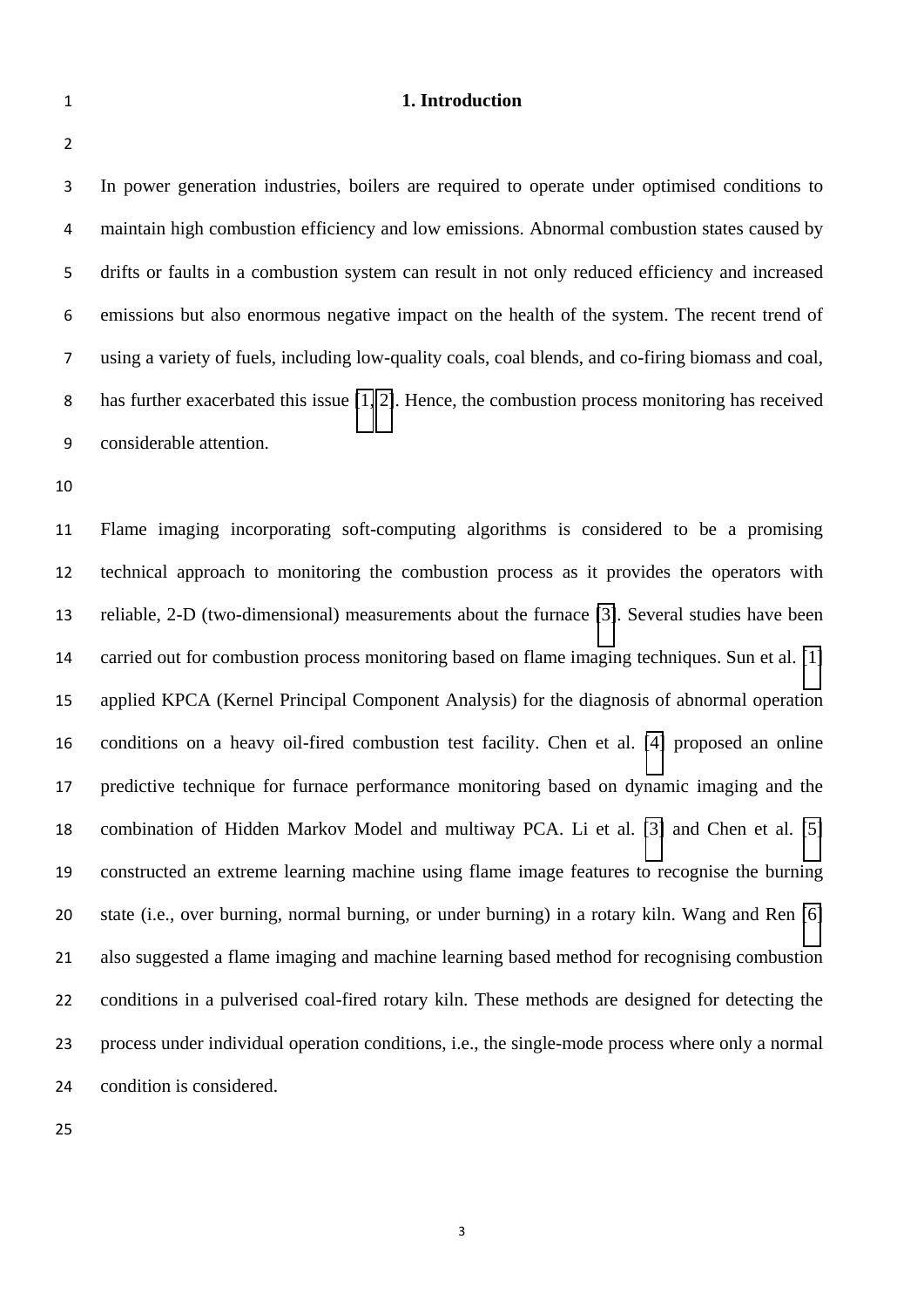However, modern combustion systems often operate under variable conditions (i.e., multi-mode process) according to the demand for energy. This means that the combustion process can be normal or abnormal under each condition. The single-mode process monitoring method will fail to distinguish abnormalities from normal deviations in a multi-mode process. Therefore, multi-mode process monitoring techniques are required to recognise reliably the operation condition and assess the state (normal or abnormal) of the process under variable operation conditions. Existing multi-mode monitoring approaches can be divided into three categories, i.e. global-model, adaptive-model and local-model. The global-model builds generally an uniform model for all operations to achieve the process monitoring. Shang et al. [\[7\]](#page-22-5) used slow feature analysis and classical statistics for the concurrent monitoring of operation condition deviations and process dynamics anomalies. Ma et al. [\[8\]](#page-22-6) and Wang et al. [\[9\]](#page-22-7) employed the standardisation method to transform the multi-mode data to an uniform distribution, which then incorporates a PCA model for the fault detection of multi-mode processes. Whereas, describing all kinds of operation conditions through an uniform model is challenging, especially for the conditions with significant distinction. The adaptive model adjusts model parameters adaptively and updates the model with operation conditions [\[10,](#page-22-8) [11\]](#page-22-9). Lee et al. [\[10\]](#page-22-8) extracted process knowledge based on if-then rules for detecting the change in operation conditions. Ge and Song [\[12\]](#page-23-0) proposed an adaptive local model approach to online monitoring of nonlinear multiple mode processes with non-Gaussian information. In an adaptive model, the modelling update speed is essential and the monitoring performance is mainly determined by the model selection. In a multi-mode combustion process, however, some conditions show significant differences and the dynamic behaviours of flames lead to the complexity of the features extracted from flame images. It is thus very difficult to build appropriate global or adaptive models to achieve multi-mode process monitoring in a combustion system. The local model recognises the operation conditions using clustering methods and builds multiple models for each operation condition to assess the state. Feital et al. [\[13\]](#page-23-1) presented a multimodal modelling and monitoring method for multivariate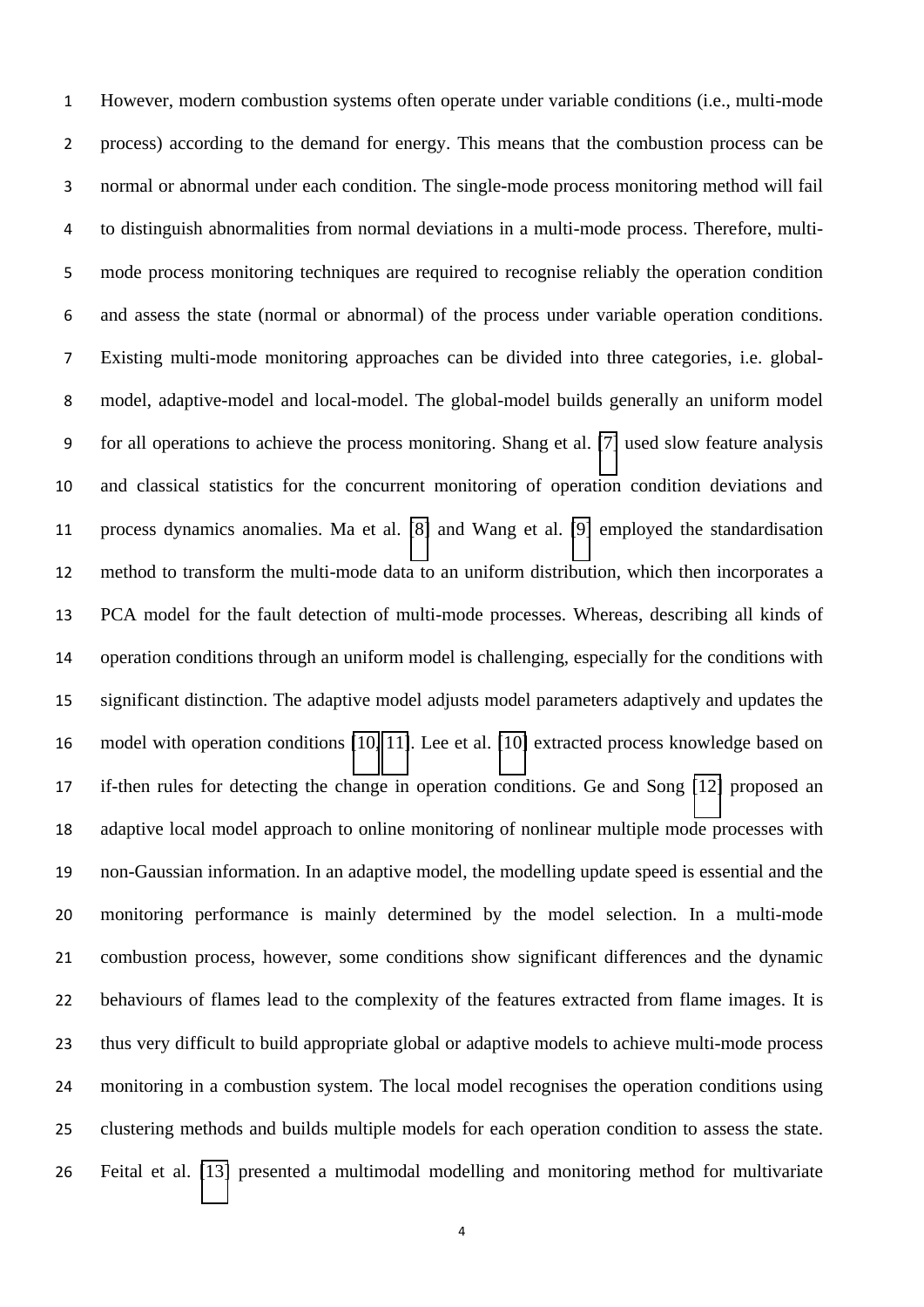multimodal processes based on the maximum likelihood PCA and a component-wise identification of operating modes. Yang et al. [\[14\]](#page-23-2) proposed an aligned mixture probabilistic PCA to exploit within-mode correlations for the fault detection of multi-mode chemical processes. However, in flame imaging based combustion monitoring, the features extracted from flame images, which are considered as input variables, suffer from various noises from either the imaging system or the combustion process as well as abnormalities in the combustion process. As a consequence, it is challenging to determine the most suitable model for every new sample using the existing multi-mode monitoring approaches. Appropriate methods are therefore required for recognising the combustion operation conditions and detecting the combustion state.

 In this paper, a flame imaging and PCA-RWN (PCA-Random Weight Network) based multi- mode technique is proposed to achieve combustion process monitoring under variable conditions. In the PCA-RWN model, a global PCA model for all operation conditions is built to extract the features from flame images, and an RWN model is constructed for recognising the operation conditions. Cross-validation is used to select the optimal number of principal components of the PCA and the hidden nodes of the RWN. The PCA-RWN model can reduce significantly the computing overhead of the RWN model. This is achieved by dividing the inputs of the RWN model into a PCA based feature space and the optimised number of principal components are adaptively selected to obtain the optimal recognition performance of operation 21 conditions. Following the recognition of the operation condition, Hotelling's  $T^2$  and SPE are used to detect the combustion abnormalities. The performance of the proposed technique is 23 evaluated using flame images obtained on the 250 kWth air- and oxy-fuel CTF (Combustion Test Facility) at the UKCCSRC PACT (Pilot Scale Advanced Capture Technology) Core Facilities. Experimental results show that the proposed PCA-RWN based multi-mode process monitoring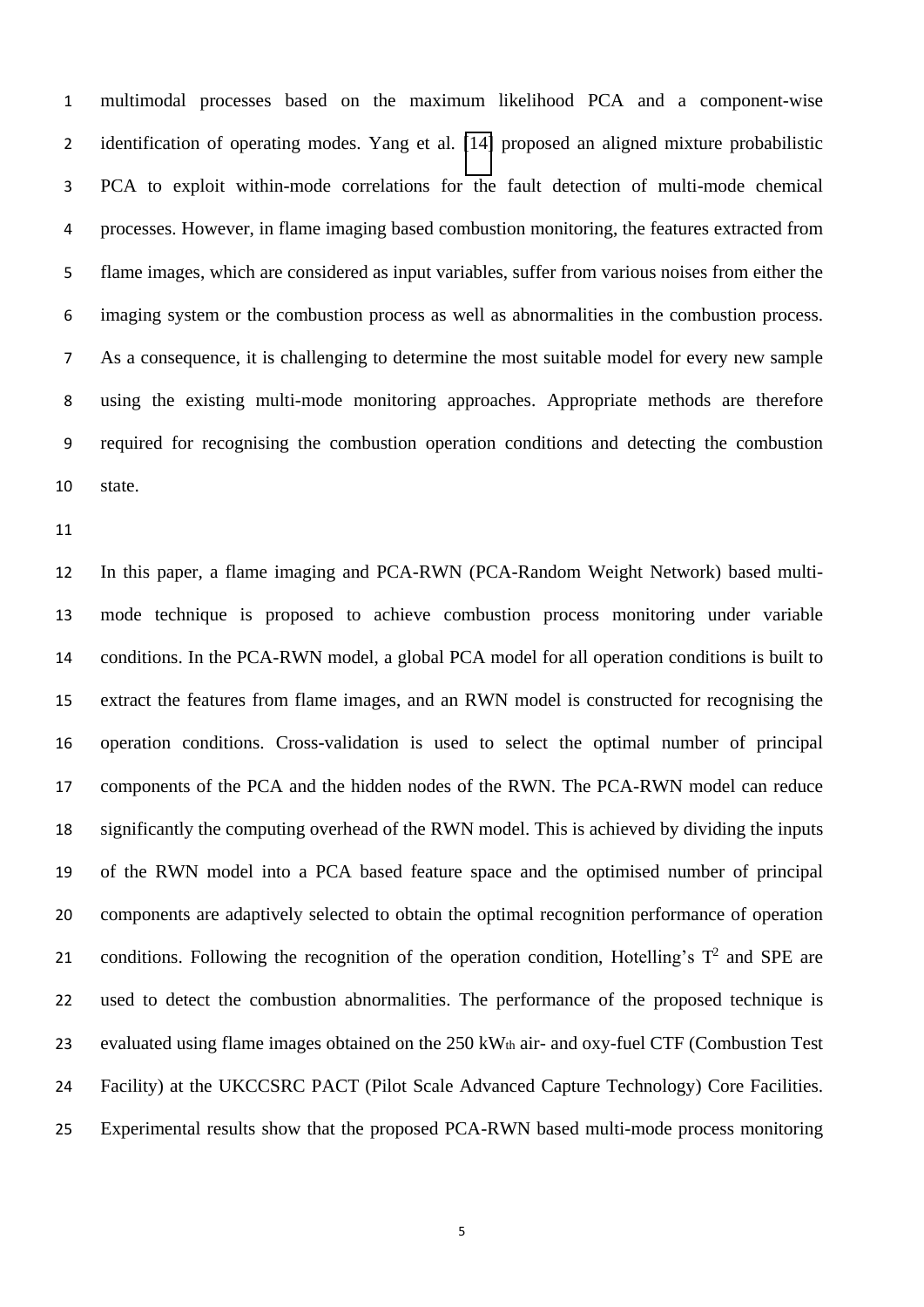method is feasible and effective for detecting the abnormalities of combustion processes under variable operations.

#### **2. Methodology**

2.1 Overall strategy

Fig. 1 shows the scheme of the PCA-RWN based multi-mode combustion process monitoring method. The scheme has three main steps, i.e. feature calculation, feature extraction and process monitoring. Firstly, flame images are pre-processed to reduce the noises by employing a moving average filter. Filtered flame images are then used to compute the colour and texture features of the flame. Secondly, the PCA model is built to extract the useful feature variables from the calculated features of the filtered flame images. Principal component feature spaces with different numbers of principal components are then considered, and the extracted features with various dimensions are taken as the inputs of the RWN model to perform the fitting tasks. Subsequently, processing is taken to search for the minimum-error and to select the well-trained RWN with the optimal numbers of principal components and hidden nodes according to the fitting errors of the RWN model. By using the certain well-trained PCA-RWN, the combustion operation condition of the targeted test flame image is recognised, and multiple variable statistics indices, the  $T^2$  and SPE (Squared Prediction Error), are finally calculated to identify the state.

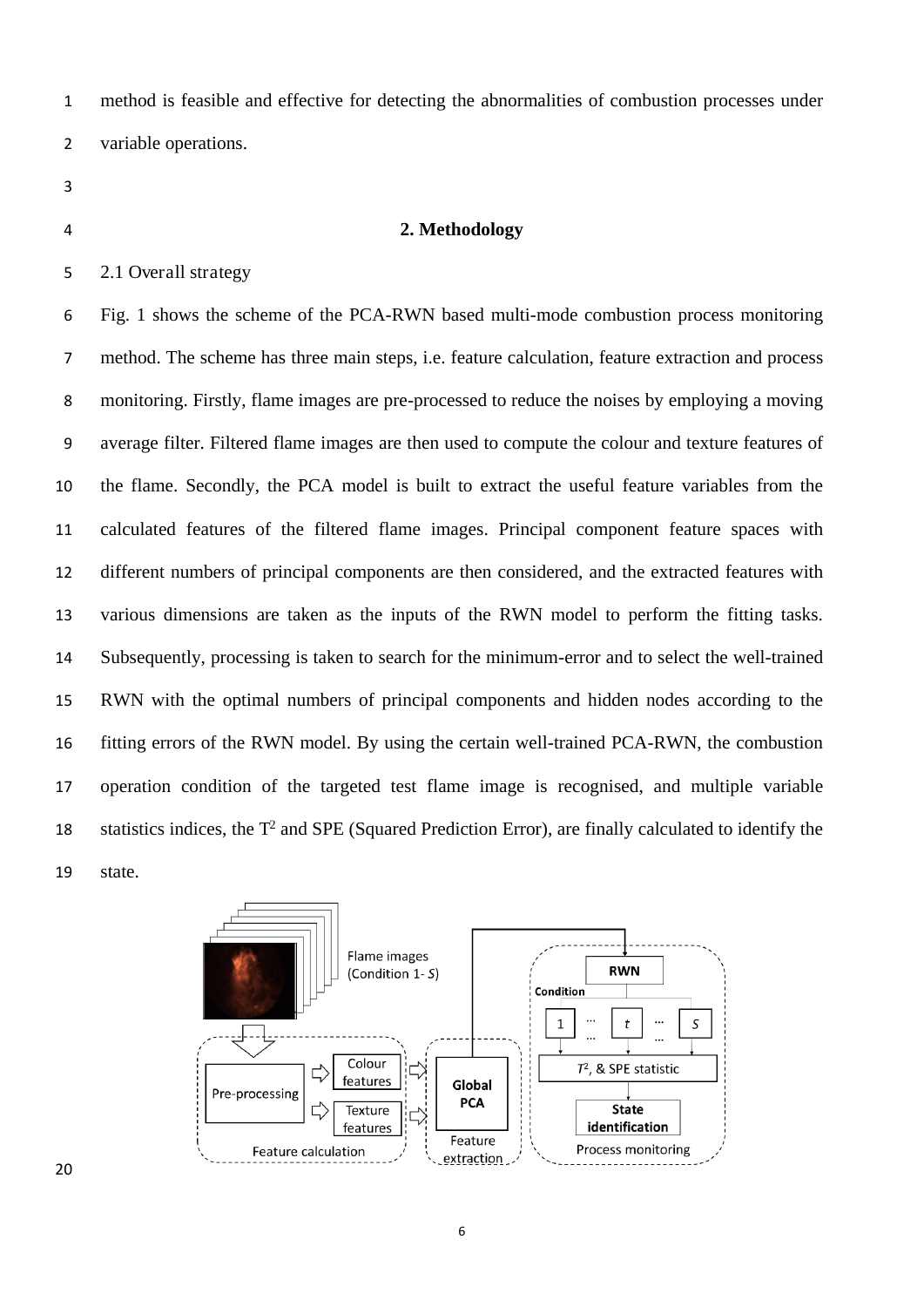1 Fig. 1 Scheme of PCA-RWN based multi-mode combustion process monitoring.

2

#### 3 2.2 Principal component analysis based feature extraction

In general, as one essential step in the flame visualisation, flame images are segmented to identify the flame regions using edge detection or other grey-level threshold methods [\[15\]](#page-23-3). Regarding coal combustion under variable operation conditions, it is very challenging to allocate precisely the boundary of the flame region in a very short time due to the dynamic nature of the flame. The inaccurate segmentation of the flame region will lead to inaccurate feature extraction, and thus poor monitoring performance. In this study, therefore, the colour and texture features of flame images are computed without any prior image segmentation. In this way, the adverse effects of flame image processing are significantly reduced. The colour features and texture features are calculated as follows:

13

14 **Step 1.** Original flame images need to be filtered to reduce noise using a moving average filter 15 [\[16\]](#page-23-4). The i-th filtered image,  $\overline{I}_i$ , is represented as,

16 
$$
\overline{\mathbf{I}}_{i} = \frac{1}{w} \sum_{\tau=0}^{w-1} \mathbf{I}_{i-\tau}
$$
 (1)

 where **I**<sup>i</sup> represents the corresponding original flame image to the i-th filtered image. w is the number of images used in the moving average filter. In this study, w is selected as 10 based on a number of trials to ensure that noise in the images is effectively removed within the period of acceptable processing time.

21

22 **Step 2.** Assume colour features f<sub>r</sub>, f<sub>g</sub> and f<sub>b</sub> are the mean intensity values of R (Red), G (Green), 23 and B (Blue) images of the flame, respectively, the colour features are then calculated as, u v

24 
$$
f_c = \sum_{p=1}^{n} \sum_{q=1}^{n} i_c(p,q) / u / v, c \in \{r, g, b\}
$$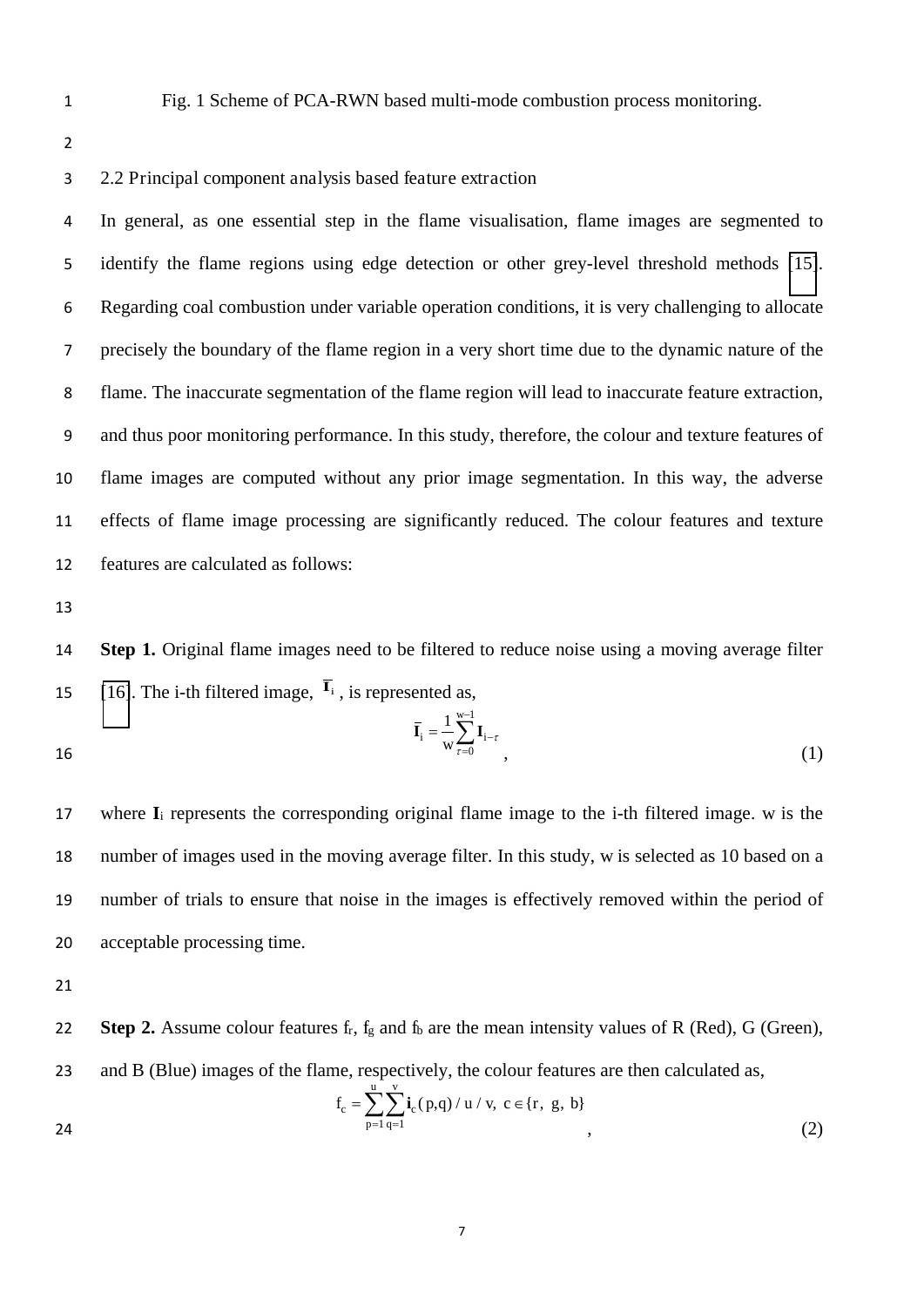1 where **i**r, **i**g, and **i**b stand for the intensity matrices of R, G, and B images, respectively. u and v 2 are the height and width of the flame image, respectively. p and q indicate the pixel position in 3 the flame image  $(p=1, 2, ..., u,$  and  $q=1, 2, ..., v)$ , respectively.

4

5 **Step 3.** A total of 14 texture features based on the grey-level co-occurrence matrix proposed by 6 Haralick et al. [\[17\]](#page-23-5) are introduced, i.e., energy  $(f_1)$ , contrast  $(f_2)$ , correlation  $(f_3)$ , sum of variance 7 squares (f<sub>4</sub>), inverse difference moment (f<sub>5</sub>), sum average (f<sub>6</sub>), sum variance (f<sub>7</sub>), sum entropy 8 (fs), entropy (f9), difference variance (f<sub>10</sub>), difference entropy (f<sub>11</sub>), information measure of 9 correlation I ( $f_{12}$ ), information measure of correlation II ( $f_{13}$ ), and the maximum probability ( $f_{14}$ ). 10 These features represent the texture characteristics of flame images and have been found 11 effective in flame classification [\[6,](#page-22-4) [18\]](#page-23-6). A more detailed description and associated calculation 12 of the grey-level co-occurrence matrix based texture features can be found in [6] and [17].

13

14 Therefore, for a filtered flame image, the feature vector of i-th flame image, **d**i, is defined as,

15 
$$
\mathbf{d}_{i} = [f_{r}^{(i)}, f_{g}^{(i)}, f_{b}^{(i)}, f_{1}^{(i)}, ..., f_{14}^{(i)}] \in \mathbb{R}^{N}, N = 17
$$
\n(3)

16 The feature matrix for the s-th (s=1, 2, …, S, S is the number of total conditions) condition,  $\mathbf{D}_s$ , is 17 denoted as,

$$
\mathbf{D}_{\mathrm{s}} = [\mathbf{d}_{\mathrm{s1}}^{\mathrm{T}}, \mathbf{d}_{\mathrm{s2}}^{\mathrm{T}}, ..., \mathbf{d}_{\mathrm{s}m_{\mathrm{s}}}^{\mathrm{T}}], \tag{4}
$$

 where ms stands for the sample number under the s condition. As a multivariate statistic model, the PCA model is employed to project the feature space of flame images into two orthogonal subspaces and reduce the dimension of feature vectors. Based on the vectors of image features shown in (3) and (4), the PCA model is described as,

**23**  $\mathbf{X} \mathbf{P}' + \mathbf{E} = \mathbf{D} := [\mathbf{D}_1, \mathbf{D}_2, ..., \mathbf{D}_S]^T$  (5)

24 where **X** stands for the score matrix, **P** the loading matrix, and **E** the residual matrix. The 25 singular value decomposition of the correlation matrix of **D** [19], i.e. *を*, is given by

$$
U\Lambda U^{T} = \Xi := DD^{T}/m,
$$
\n(6)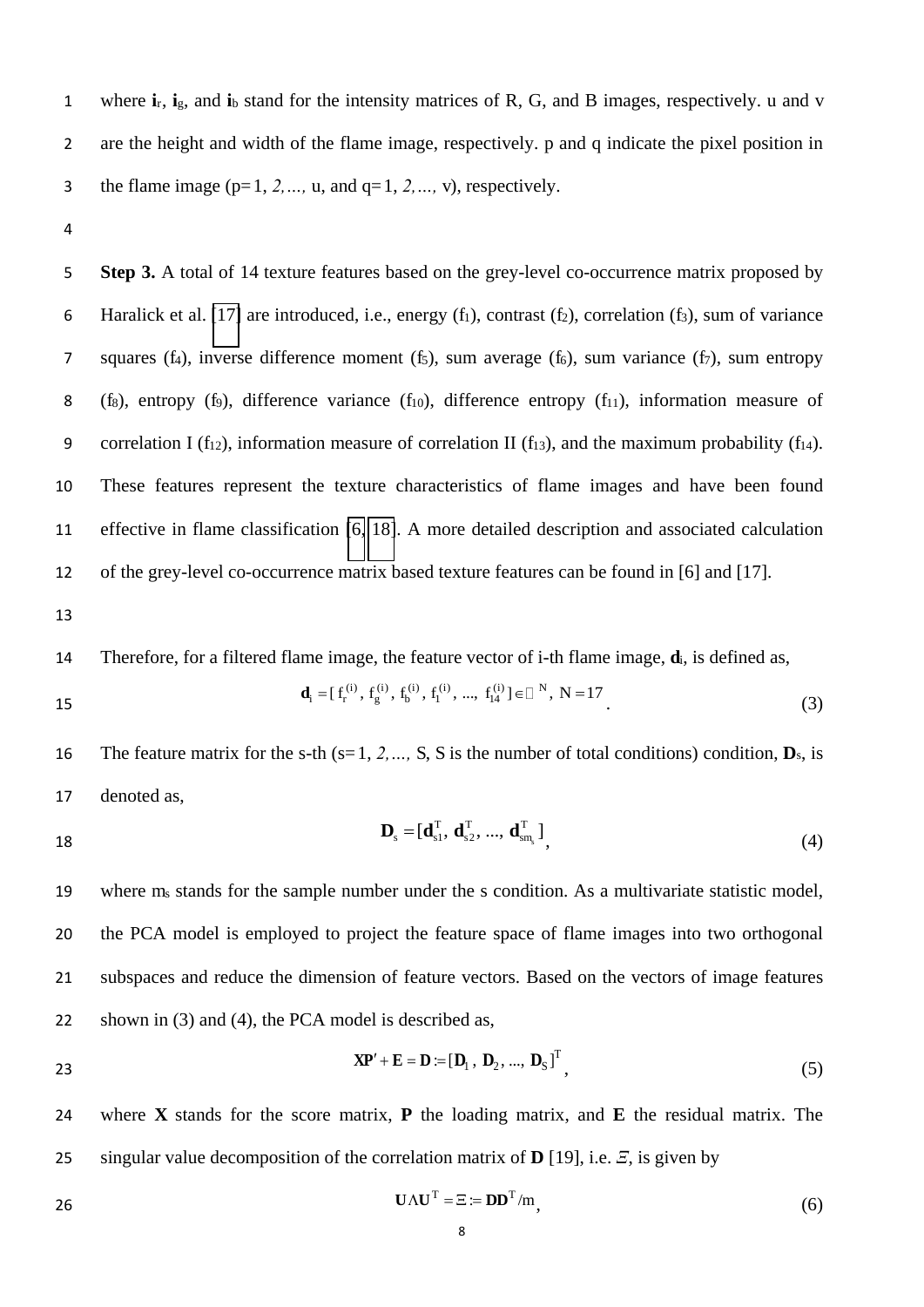1 where  $U=[u_1, u_2, ..., u_N]$  represents an  $N \times N$  unitary matrix,  $\Lambda$  is the diagonal matrix of 2 eigenvalues,  $m=m_1+m_2+...+m_s$ . If the number of principal components is n, the loading matrix 3 **P**:**=P**<sup>n</sup> is represented as the matrix consisting of the front n eigenvectors, marked as **P**n**=**[**u**1**, u**2**,**  *…* 4 **, u**n]. The principal component information, i.e. the score matrix **X**, of **D** is calculated as,  $X = DP_n$  (7)

6

#### 7 2.3 Random weight network (RWN)

A RWN was originally proposed in [20, 21], where it was named as Extreme Learning Machine, for training a Feed-forward Neural Network, especially a Single-Hidden-Layer Feed-forward Network. In the RWN, parts of the hidden-node parameters are randomly generated based on probability distributions rather than well-tuned according to learning algorithms [\[22,](#page-23-7) [23\]](#page-24-0). The RWN has shown prominent performances at a much faster learning speed with less human intervention in both theory and applications.

14

15 Let  $\{x_i, y_i\}_{i=1}^m$  be the given training samples with inputs  $x_i \in \mathbb{R}^n$  and target outputs  $y_i \in \mathbb{R}^M$ , where 16 M is the dimension of the output. Let  $\mathbf{o}_i \in \mathbb{R}^M$  denote the real outputs of i-th training sample in 17 RWN model. The random weight network model is represented as, L

$$
\sum_{j=1} \beta_j \Phi(\omega_j \mathbf{x}_i^T + \mathbf{b}_j) = \mathbf{o}_i, \ i = 1, 2, \cdots, m
$$
\n
$$
\tag{8}
$$

19 where L stands for the number of hidden nodes in the RWN model,  $\Phi(.)$  stands for the activation function,  $\omega_j \in \mathbb{R}^n$  and  $\beta_j \in \mathbb{R}^M$  represent the input and output weights of the j-th hidden node, 21 respectively,  $\mathbf{b}_i$  is the threshold of the j-th hidden node. The training processing is to obtain the 22 optimal output weight matrix  $\hat{\beta}$ , which can minimise the empirical error of the RWN model, 23 i.e.,

$$
\hat{\boldsymbol{\beta}} = \arg\min_{\boldsymbol{\beta}} \sum_{j=1}^{m} \left\| \mathbf{o}_{i}(\boldsymbol{\beta}) - \mathbf{y}_{i} \right\|_{2}^{2} \tag{9}
$$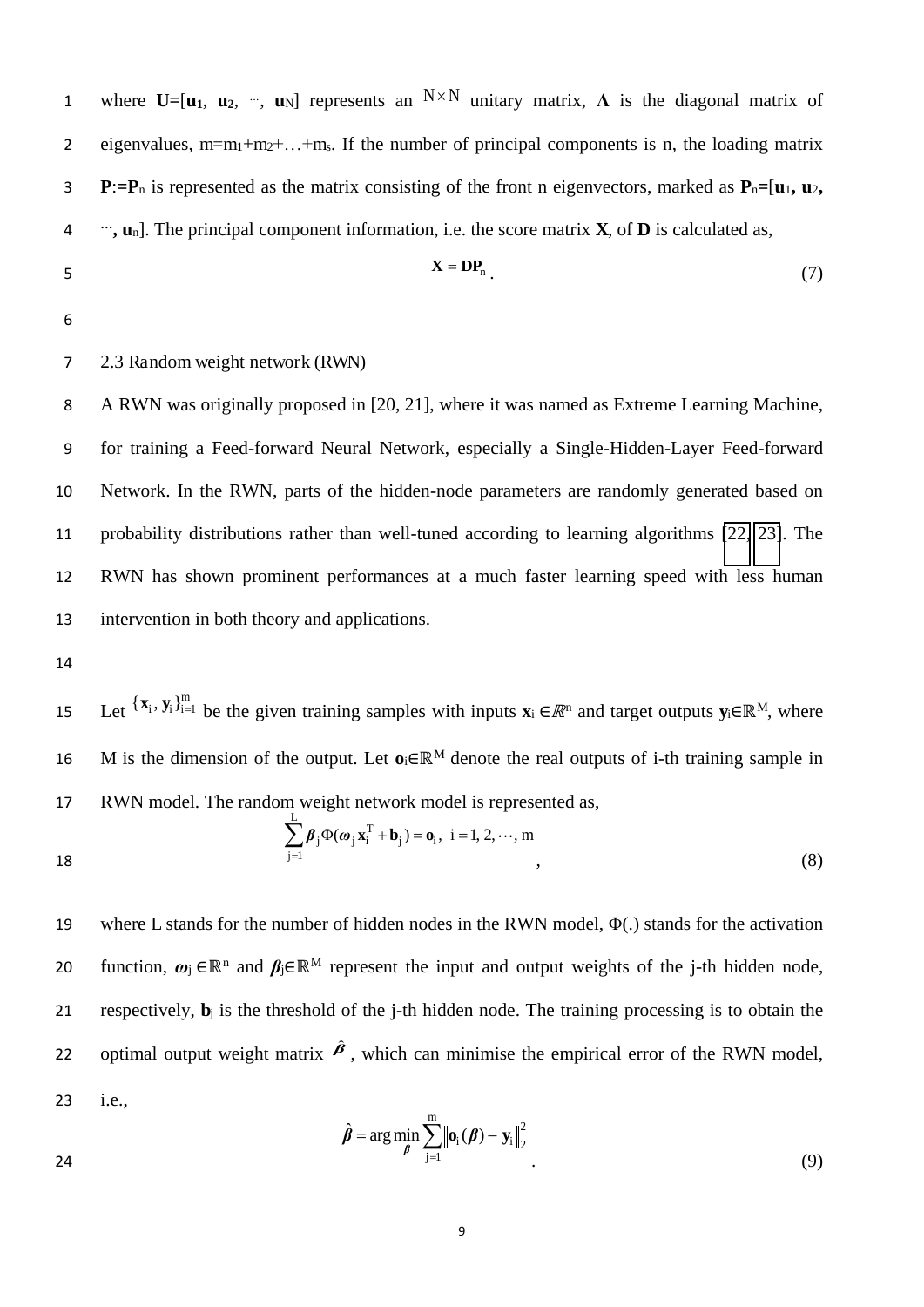Therefore, the output weight matrix  $\hat{\beta}$  is calculated by,

$$
\hat{\beta} = \mathbf{H}^{\dagger} \mathbf{O},\tag{10}
$$

3 where  $H^{\dagger}$  stands for the Moore-Penrose-generalised inverse of **H** [\[22\]](#page-23-7)<sub> $\bar{\eta}$ </sub> and **H** is,  $\begin{bmatrix} \mathcal{L} & \mathcal{L} \\ \mathcal{P}(\boldsymbol{\omega}_1 \mathbf{x}_1 + \mathbf{b}_1) & \cdots & \mathcal{P}(\boldsymbol{\omega}_L \mathbf{x}_1 + \mathbf{b}_L) \end{bmatrix}$ 

$$
\mathbf{H} = \begin{bmatrix} \ddots & \ddots & \ddots & \vdots \\ \vdots & \ddots & \ddots & \vdots \\ \phi(\boldsymbol{\omega}_{1} \mathbf{x}_{m} + \mathbf{b}_{1}) & \cdots & \phi(\boldsymbol{\omega}_{L} \mathbf{x}_{m} + \mathbf{b}_{L}) \end{bmatrix}, \qquad (11)
$$

5 and,

**6**  $\mathbf{O}=[\mathbf{o}_1^{\mathrm{T}}, \mathbf{o}_2^{\mathrm{T}}, \dots, \mathbf{o}_m^{\mathrm{T}}]^{\mathrm{T}} \in \mathbb{R}^{m \times M}$ . (12)

#### 7

#### 8 2.4 PCA-RWN based combustion process monitoring

As described in the previous sections, the colour and texture features are calculated from filtered flame images, as given in (3). In order to recognise combustion operation conditions, row vectors in score matrix **X** in (7), i.e. the features extracted by the PCA, are treated as the inputs of the RWN model. Assume the dimension of original feature vectors is N, the number of principal components is n, and the output dimension is 1, for a sample in s-th operation condition, the inputs and target outputs of the RWN model is expressed as,

15 
$$
\{(\mathbf{x}_i^{(n)}, y_i^{(n)}) | \mathbf{x}_i^{(n)} = \mathbf{d}_i \mathbf{P}_n \in \mathbb{D}^n, y_i^{(n)} = s \in \mathbb{D} \}_{n=1, s=1}^N,
$$
 (13)

16 where S stands for the total number of combustion conditions.

17

#### 18 A. PCA-RWN based operation condition recognition

19 A parallel model structure with N irrelevant single RWN models is constructed using the 20 different number of input vectors. The n-th RWN model in the model structure can be 21 represented as,

22 
$$
\sum_{j=1}^{L} \beta_j^{(n)} \Phi(\omega_j^{(n)} {\mathbf{x}_i^{(n)}}^T + b_j^{(n)}) = o_i,
$$
 (14)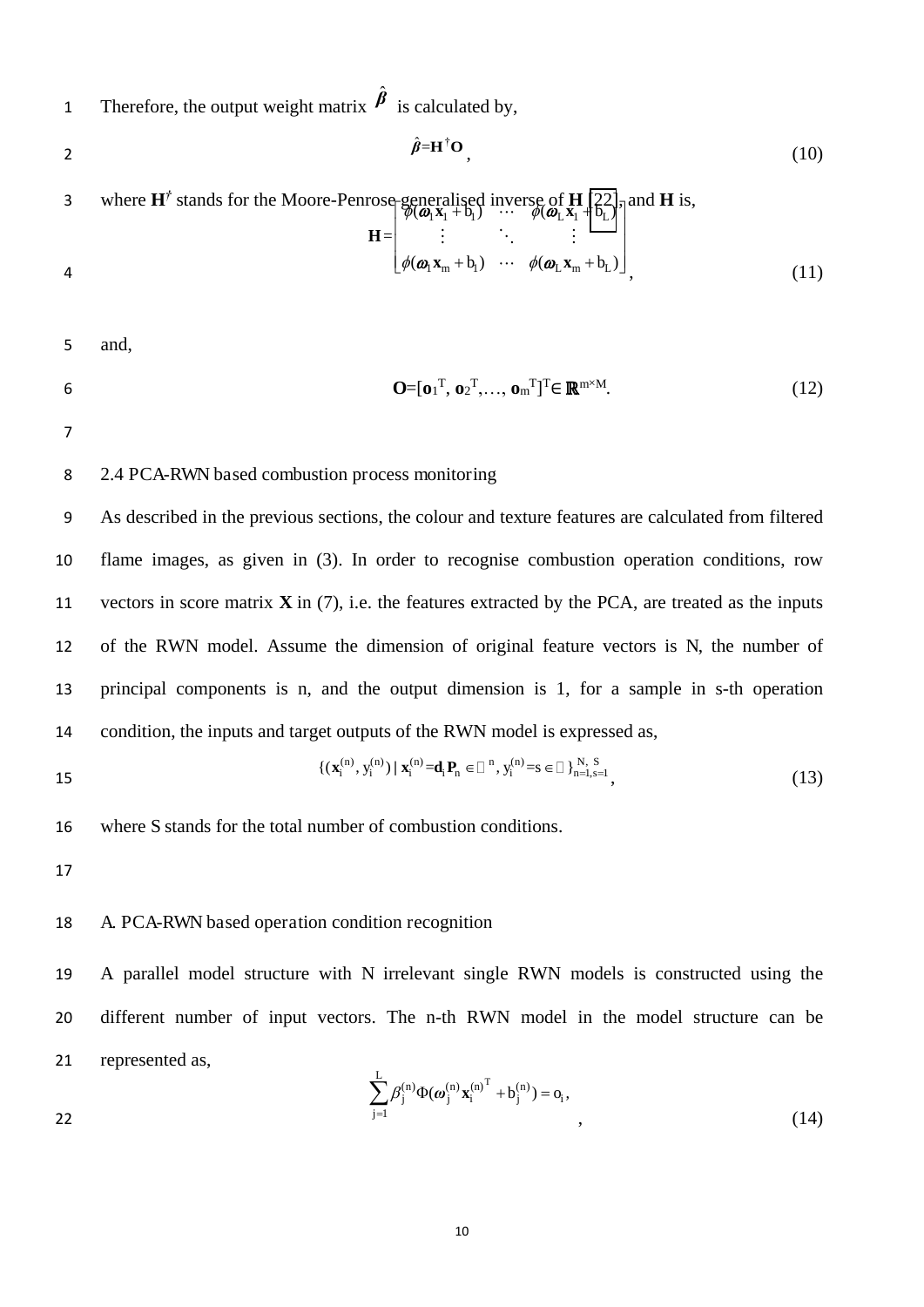| 22<br>23       | condition recognition committed by the n-th PCA-RWN, is calculated by,<br>$E_{CV}(L, n) = \frac{1}{m} \sum_{i=1}^{m}  o_i^{(n)}(\boldsymbol{\beta}^L) - y_i $<br>(15) |
|----------------|-----------------------------------------------------------------------------------------------------------------------------------------------------------------------|
| 21             | rest. The cross-validation estimator, Ecv, which indicates the average error of operation                                                                             |
| 20             | and tested for k times, and for each time, the model is trained by k-1 subsets and tested by the                                                                      |
| 19             | randomly split into k mutually exclusive subsets (the folds) of equal size. The model is trained                                                                      |
| 18             | parameters of the PCA-RWN model. In the k-fold cross validation, the training samples are                                                                             |
| 17             | robustness, k-fold cross validation [24] is used to determine the appropriate RWN model and the                                                                       |
| 16             | In order to make sure that the selected PCA-RWN model has satisfactory performance and                                                                                |
| 15             |                                                                                                                                                                       |
| 14             | hidden nodes.                                                                                                                                                         |
| 13             | Select the well-trained RWN with the optimal number of principal components and<br>٠                                                                                  |
| 12             | Calculate the output weights of the N single RWN models as, $\hat{\beta}^{(n)} = \mathbf{H}^{(n)^\mathsf{T}} \mathbf{O}_{n, n=1, , N}$ .                              |
| 11             | respectively, $n=1, , N$ .                                                                                                                                            |
| 10             | Calculate the hidden layer output matrices $H^{(n)}$ of the N single RWN models,<br>$\bullet$                                                                         |
| 9              | respectively, $j=1, , L, n=1, , N$ .                                                                                                                                  |
| 8              | Assign randomly the input weights $\omega_j^{(n)}$ and thresholds $b_j^{(n)}$ of the N single RWN models,                                                             |
| $\overline{7}$ | N.                                                                                                                                                                    |
| 6              | and initialise the input vectors $\{x_i^{(n)}=d_iP_n\}$ and output vectors $\{o_i\}$ , i=1, , m, n=1, ,                                                               |
| 5              | Calculate the loading matrices $\{P_n\}$ with the different numbers of principal components,<br>$\bullet$                                                             |
| 4              | $j=1,\ldots,L$ , $n=1,\ldots,N$ . The RWN models are built through the following steps,                                                                               |
| 3              | same outputs $\{o_i\}$ , the number of hidden nodes L, and activation function $\Phi(.)$ , i=1, , m,                                                                  |
| $\overline{2}$ | the n-th RWN model, respectively. $\{x_i^{(n)}\}$ stand for the input vectors. All RWN models share the                                                               |
| $\mathbf{1}$   | where $\beta_j^{(n)}$ , $\omega_j^{(n)}$ and $b_j^{(n)}$ are the output weight, input weight and threshold of j-th hidden node in                                     |

24 The optimal principal components no and hidden nodes number  $L_0$  are selected using,

$$
[L_0, n_0] = \arg\min_{L,n} [E_{CV}(L, n)]
$$
\n(16)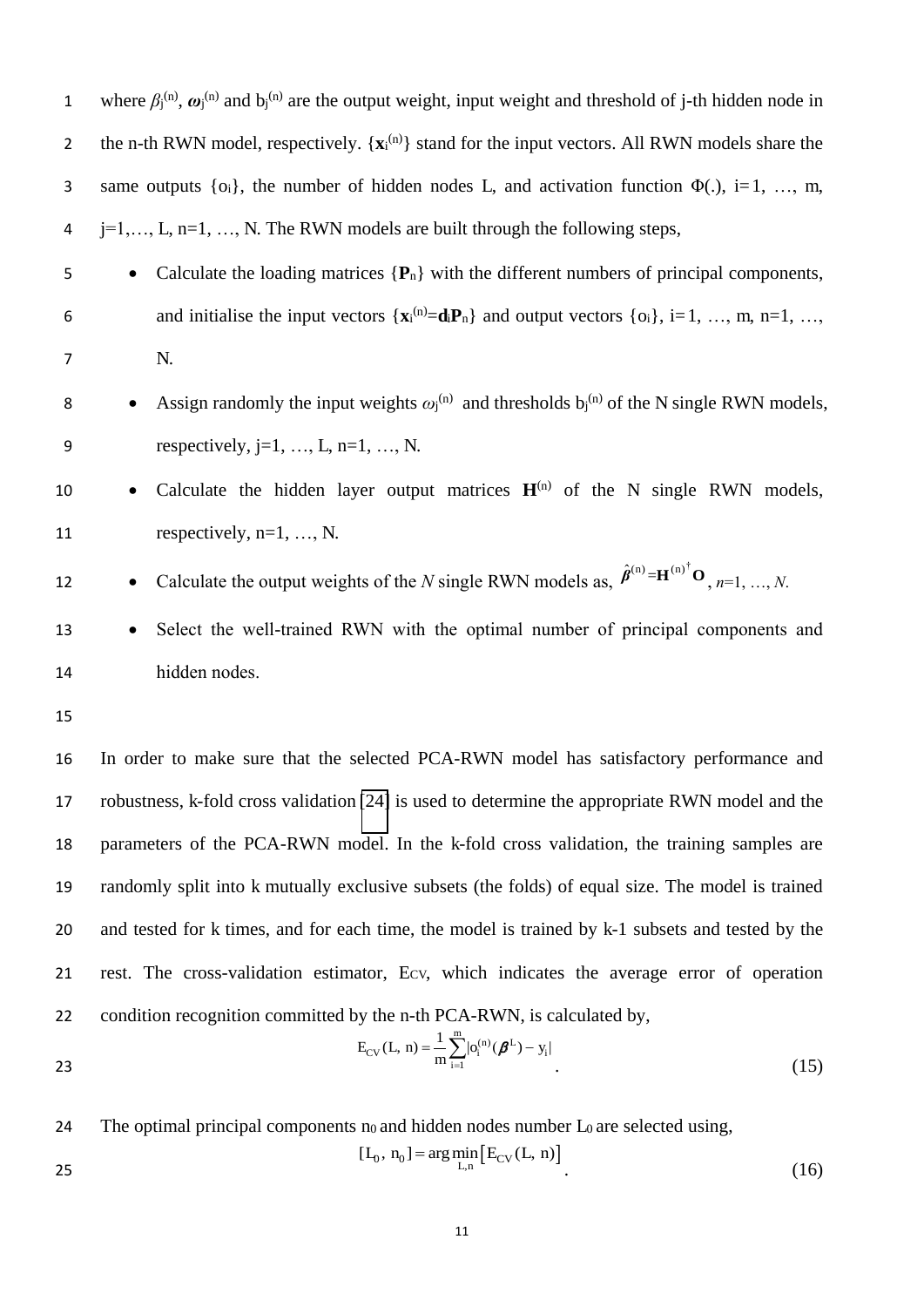1 The final well-trained model is,

$$
o_i^* := \varphi^*(\mathbf{x}_i) = \sum_{j=1}^{L_0} \hat{\beta}_j^{(n_0)} \Phi(\boldsymbol{\omega}_j^{(n_0)} \mathbf{x}_i^T + b_j^{(n_0)})
$$
\n
$$
\tag{17}
$$

 $3$  where  $o_i^*$  stands for the final outputs of i-th training sample.

- 4
- 5 B. State identification based on  $T^2$  and SPE statistics

 $5$  T<sup>2</sup> and SPE are calculated and compared with their control limits to assess the state of the 7 combustion, following the recognition of the operation condition.  $T^2$  and SPE are defined as 8 [\[25\]](#page-24-2),

$$
\mathbf{T}_{\mathrm{s}}^2 = ||\boldsymbol{\Lambda}_{\mathrm{sn}}^{-1/2} \mathbf{P}_{\mathrm{s}}^{\mathrm{T}} \mathbf{x}||_2^2 \le \delta_{\mathrm{s}}^2 \,, \tag{18}
$$

$$
SPE_s = ||\mathbf{x} - \mathbf{P}_s \mathbf{P}_s^T \mathbf{x}||_2^2 \leq \chi_s^2,
$$
\n(19)

11 where  $\Lambda_s$  is the diagonal matrix of eigenvalues of the corresponding condition,  $P_s$  is the loading 12 matrix.  $\delta_s^2$  stands for the  $T_s^2$  statistic control limit of the s-th operation condition and  $\chi_s^2$  is the 13 control limit of SPE<sub>s</sub>. A detailed description of  $\delta_s^2$  and  $\chi_s^2$  calculations can be found in [\[19\]](#page-23-8). 14 The statistics will be above the control limits if there are abnormalities, and vice versa, and 15 therefore the monitoring of the combustion process state is achieved.

- 16
- 

#### 17 **3. Results and discussion**

18

19 3.1 Experimental setup and test conditions

 In order to evaluate the proposed PCA-RWN model for monitoring the combustion conditions, experimental tests were carried out on a 250 kWth air- and oxy-fuel CTF located at the 22 UKCCSRC PACT Core Facilities. Fig. 2 shows the overview of the CTF and the installation of the flame imaging system. The CTF consists of a down fired single burner furnace with an inner diameter of 0.9 m. The burner, mounted on top of the rig inside the quarl section, is a scaled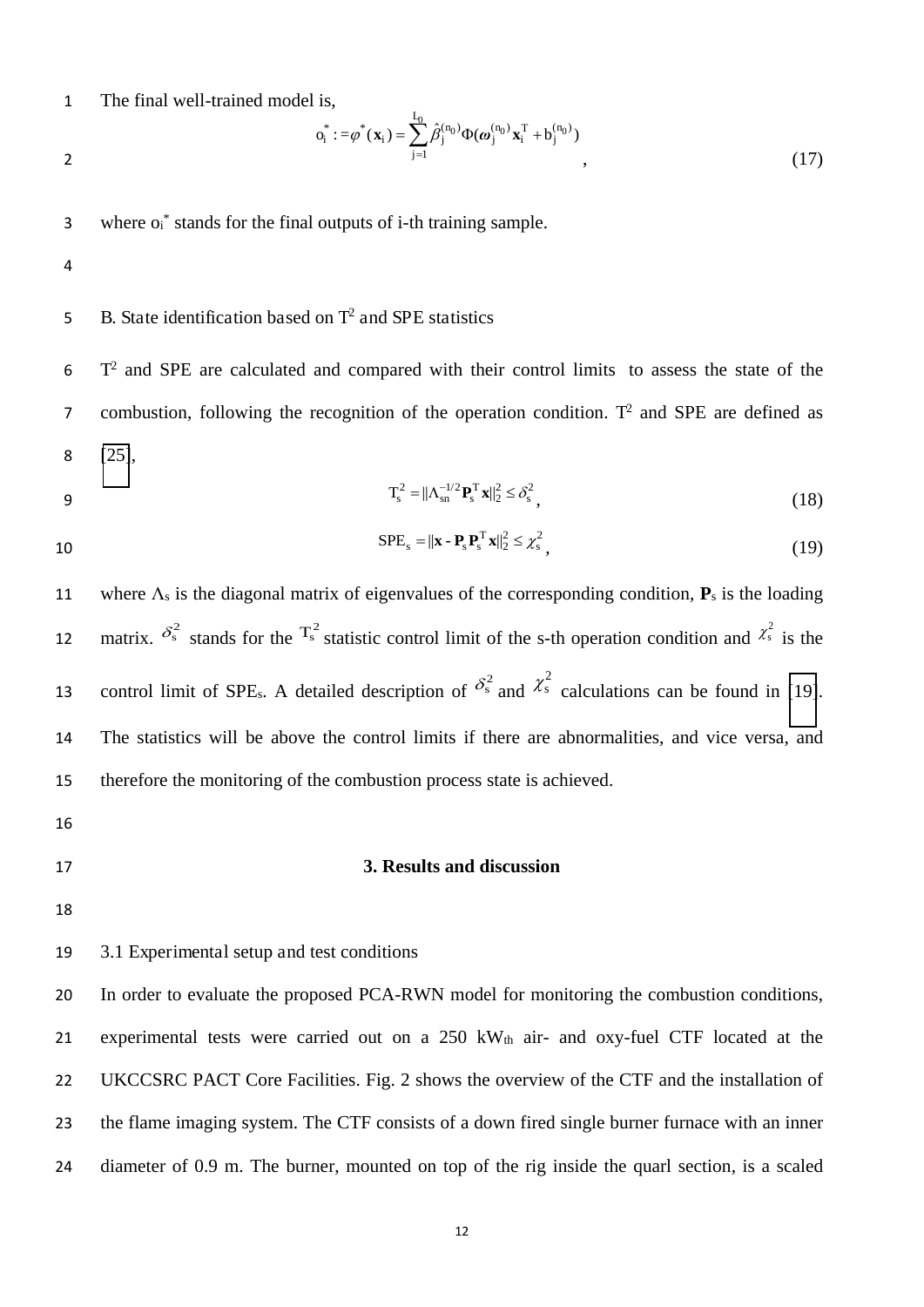version of a commercial Low-NOx burner with a primary annulus for introducing pulverised fuel and carrier gas. The swirled secondary and tertiary annuli are to deliver the rest of the oxidizer to ensure the completion of the combustion. The burner is also equipped with an internal air splitting system to control the secondary and tertiary air (SA/TA) ratio.





(a) Overview of the  $250kW_{th}$  CTF. (b) Site installation of the flame imaging system.

- Fig. 2 Experimental setup.
- 

The flame imaging system used [1] consists of an optical probe (protected by a water-air cooled jacket) and an industrial RGB digital camera with a resolution of 256×320 pixels and a frame rate up to 200 frames per second. The probe was installed at the viewport on the section of the 12 furnace. It is equipped with a  $90^\circ$  angle of view objective lens, which allows the burner quarl and primary reaction zone of flame to be fully visualized.

 Two test programmes were conducted using the pulverised El Cerrejon coal. The ultimate and proximate analysis along with calorific value data of the coal tested are summarised in Table 1. 17 During the tests, the fuel loading was maintained at the 200kWth firing rate, and target exit O<sub>2</sub> concentration was 3.5% on a dry basis. In the first test, three different primary air supplies were used, with the primary air flows of 18%, 20%, and 22% to the total air flow. In the second test, five different SA/TA split positions were examined, utilising the burner's internal SA/TA split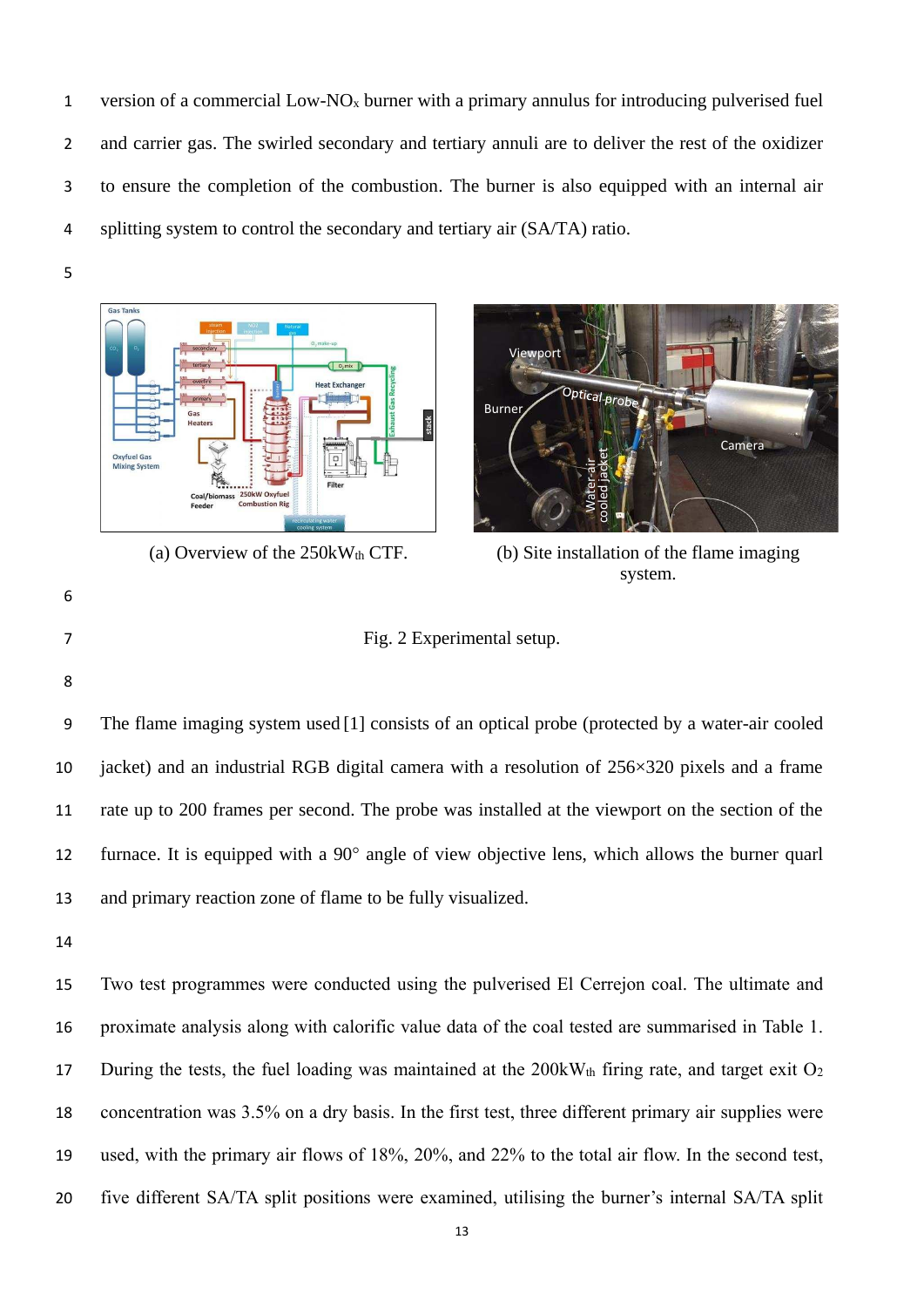slide. At the initial SA/TA split position '0', all flow went through the secondary annulus, whereas with an increasing split position the SA/TA ratio decreases. Computational Fluid Dynamics (CFD) simulations were used to determine the SA/TA flows at the typically used split positions of 3 and 4 to be 48/55 and 45/55, respectively [\[26\]](#page-24-3). The detailed test programmes are illustrated in Table 2. Fig. 3 shows the flame images captured for different primary air flows under the furnace load of 200 kW and SA/TA split 3 whilst Fig. 4 presents the flame images for different SA/TA splitter positions under the furnace load of 200 kW and the primary air of 20%. Note, in this study, all the computations were carried out in Matlab R2015a environment in a personal computer with an i5-63317U processor, 1.7 GHz CPU and 4 GB RAM.

Table 1 Ultimate and proximate analysis and calorific value data of the El Cerrejon coal.

| Ultimate analysis (%, as received) |       | Proximate analysis (%, as received) |       |
|------------------------------------|-------|-------------------------------------|-------|
| Carbon                             | 73.57 | Fixed carbon                        | 54.92 |
| Hydrogen                           | 5.04  | Volatile matter                     | 37.84 |
| Oxygen (by diff.)                  | 11.31 | Ash                                 | 1.43  |
| Nitrogen                           | 2.47  | Moisture                            | 5.81  |
| Sulphur                            | 0.37  |                                     |       |
| Gross calorific value $(MJ/kg)$    |       | 30.79                               |       |
| Net calorific value (MJ/kg)        |       | 29.57                               |       |

#### 

#### Table 2 Test programmes.

| Test                        | Primary air (%) | SA/TA split position<br>(SA/TA ratio) |
|-----------------------------|-----------------|---------------------------------------|
|                             | 18              |                                       |
|                             | 20              | 3(48/55)                              |
|                             | 22              |                                       |
|                             |                 |                                       |
|                             |                 | $\mathfrak{D}$                        |
| $\mathcal{D}_{\mathcal{L}}$ | 20              |                                       |
|                             |                 | $3(48/55)$<br>4(45/55)                |
|                             |                 | 5                                     |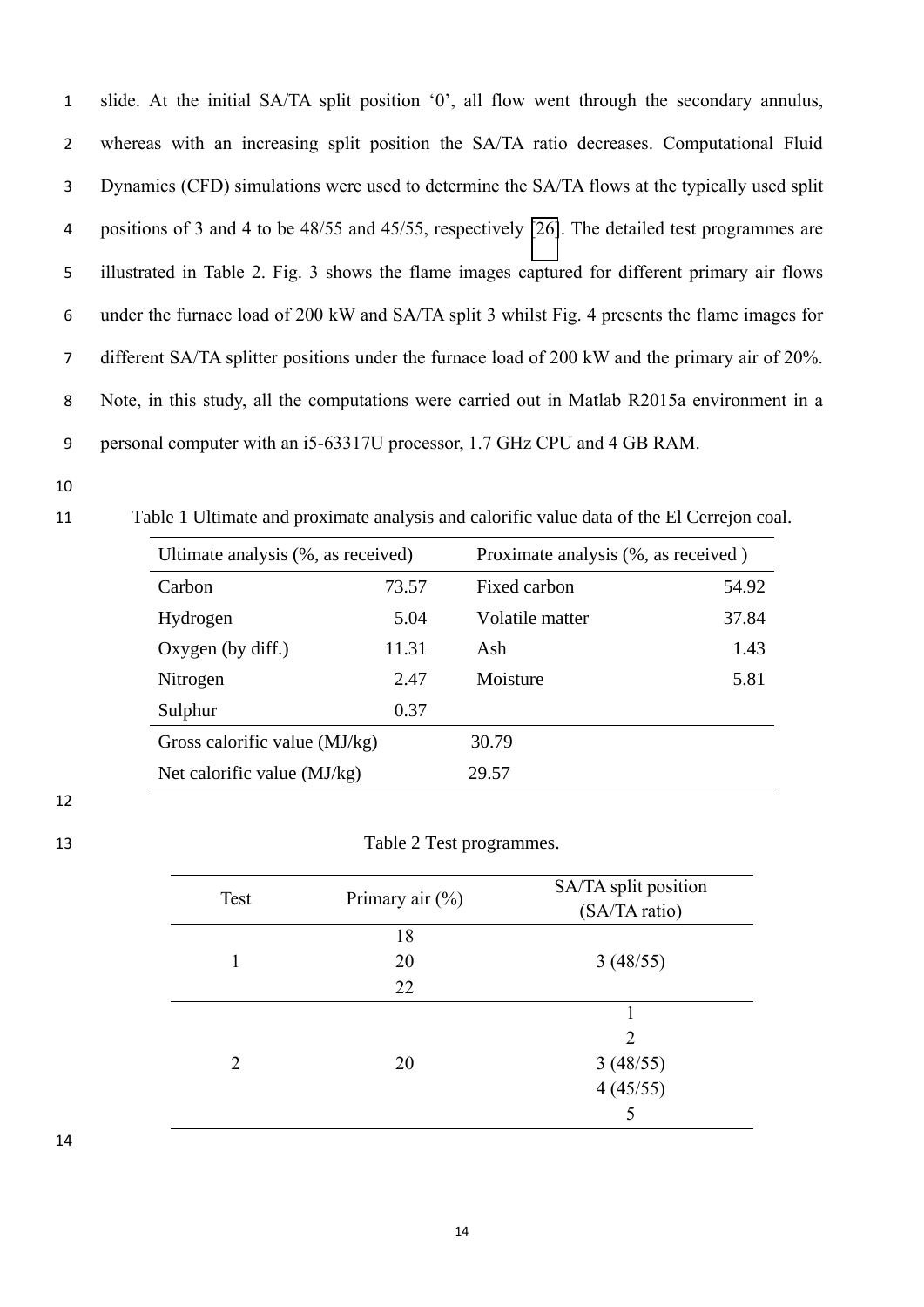

### 18% 20% 22%

Fig. 3 Flame images for different primary air flows under the SA/TA split of 3 (48/55).





Fig. 4 Flame images for different SA/TA splits under the primary air of 20%.

3.2 Combustion process monitoring for different primary air flows

In Test 1 (Table 2), flame image features calculated from 2800 flame images for each condition, as shown in Table 2, were used as the training data of the proposed PCA-RWN model. 14-fold cross validation was introduced to select the proper parameters of the PCA-RWN model to ensure satisfactory performance of the condition recognition, i.e. the number of principal components and hidden nodes. The cross-validation estimator of 14 trials is shown in Fig. 5.

 It can be seen that the cross-validation estimator of the PCA-RWN is strongly related to the numbers of principal components and hidden nodes. With the increase of hidden node number, the cross-validation estimator decreases in general. The cross-validation estimator remains constant around 0.13 with slight disturbances when the number of hidden nodes reaches to 20. In addition, it decreases with the number of principal components and achieves the bottom when the principal component number is 8 with 25 hidden nodes, with which the optimal performance of the proposed PCA-RWN is reached. Then, the cross-validation estimator decreases when the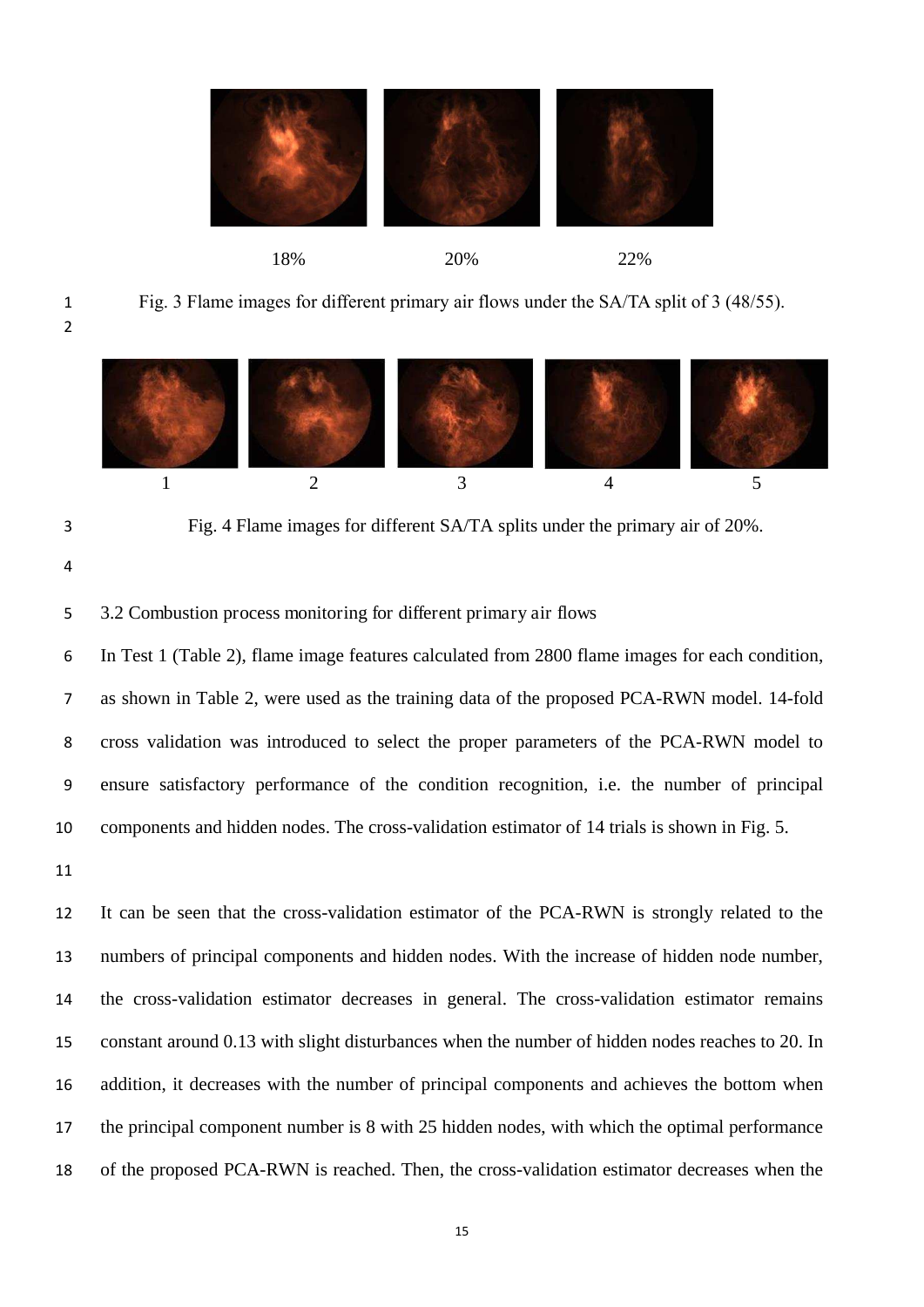number of principal components is in the range of 9 to 17, which is possibly because the increased principal components may introduce more noise and abnormalities. In the PCA-RWN model studied, the optimal number of principal components is 8 and the number of hidden nodes is 25.





Fig. 5 Cross-validation estimator of the PCA-RWN with different number of 7 hidden nodes and principal components for the primary air flow test.

Colour and texture features for a total of 600 flame images evenly distributed under three conditions were employed as the test data of the PCA-RWN model, including 100 abnormal samples for the primary air of 18%, which were selected from abnormal events. Figs. 6 and 7 show the results for the operation condition recognition and state monitoring using the PCA-RWN for different primary air flows.

 It can be seen from Fig. 6 that the PCA-RWN model can recognise the combustion operation conditions with a success rate up to 99%. There are some false recognitions which occur under the primary air of 18% and 20%, but, from a practical engineering perspective, these failures in the condition recognitions are acceptable. Following recognising the operation conditions, the  $T<sup>2</sup>$  and SPE statistics are calculated for monitoring the state of the corresponding operation (Fig. 7). 20 When the primary air ratio is 18%, the  $T^2$  and SPE are under the control limits for the first 100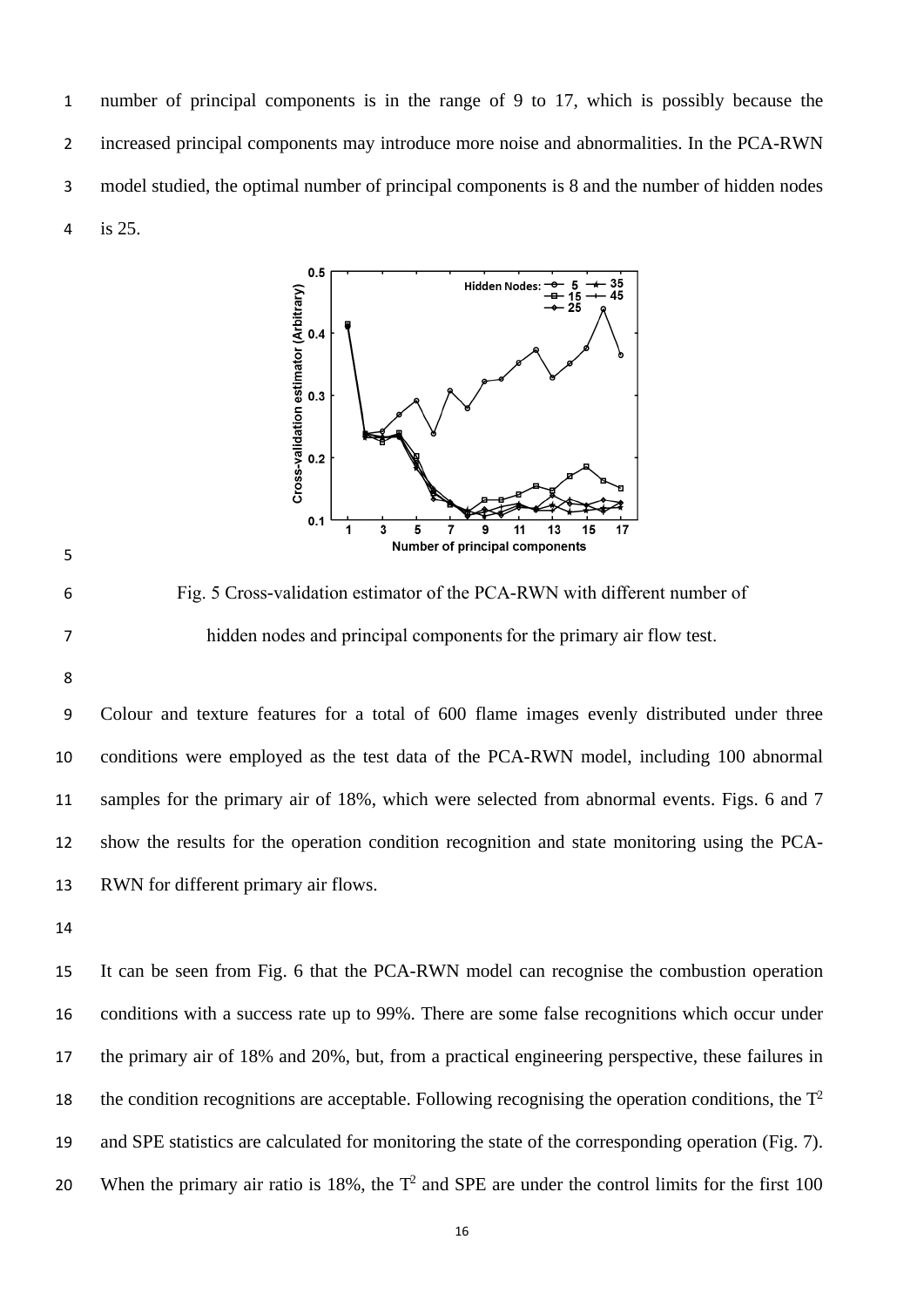1 samples. The  $T^2$  and SPE are above the control limits for sample 101-200, indicating these flames are under an abnormal state. In the primary air of 20% and 22%, there is no abnormal state. The results have suggested that the proposed PCA-RWN can effectively recognise the q operation conditions and the  $T^2$  and SPE are useful to detect the abnormalities.





Fig. 7 State monitoring under different primary air flows.

- 
- 
-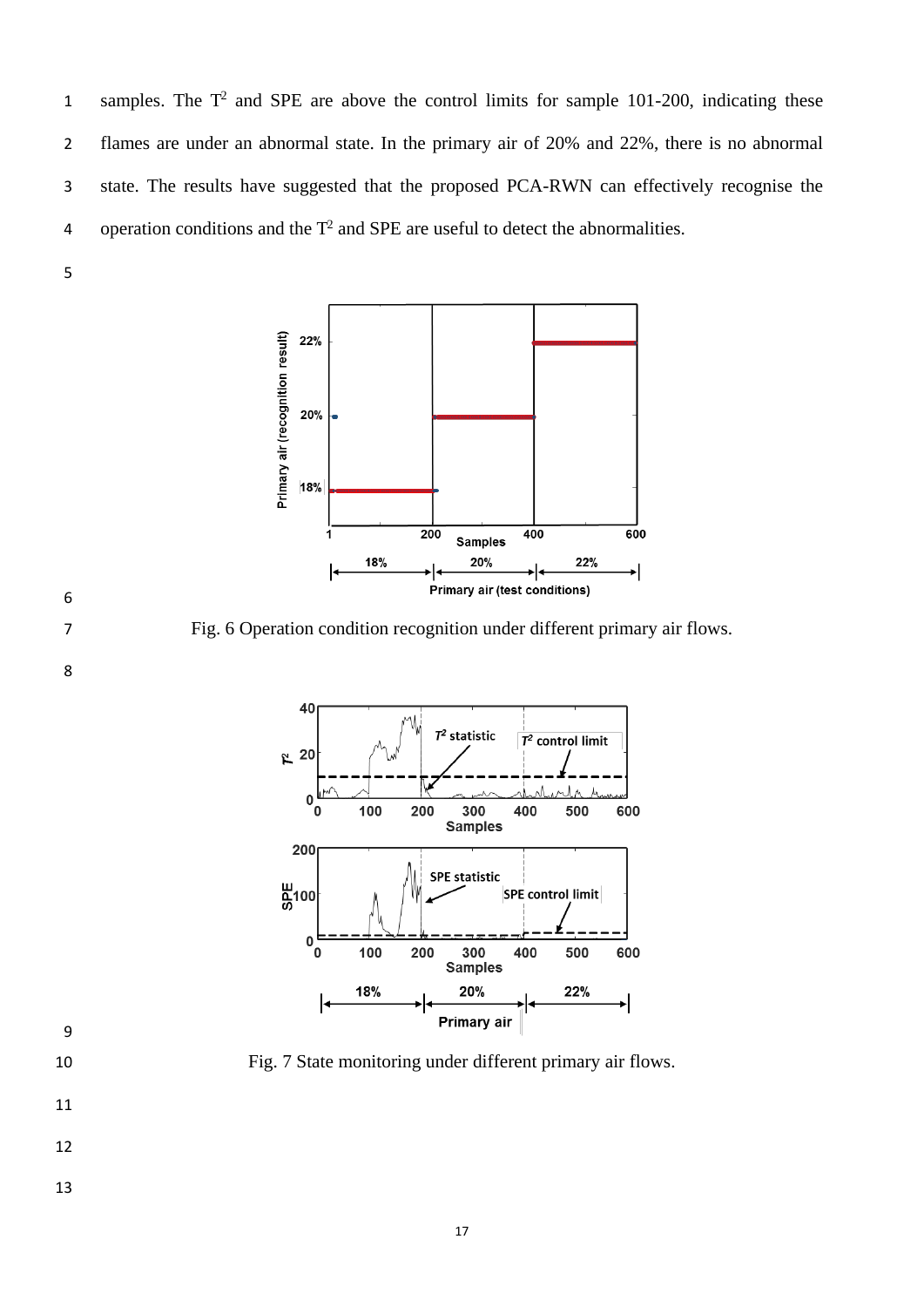3.3 Combustion process monitoring for different SA/TA ratios

In Test 2 (Table 2), flame image features extracted from 2800 samples (per condition) from SA/TA splits 1 to 5 were used to train the PCA-RWN model. Fig. 8 shows the results of the 14- fold cross validation estimator for different PCA-RWN parameters. In this test, the trend of cross-validation estimator is similar to that in Test 1, and the optimal number of principal components and hidden nodes is 11 and 65, respectively.



Fig. 8 Cross-validation estimator of the PCA-RWN with the different number of hidden nodes and principal components for the SA/TA split test.

 In the test stage, a total of 1000 flame images acquired from five SA/TA splits (200 per operation condition) with 100 abnormal samples in SA/TA split 1 and SA/TA split 4 are used as the test data. Fig. 9 shows the condition recognition using the PCA-RWN for different SA/TA splits. It can be seen that the false condition recognitions are more than that in Test 1. The reason is that the flames under the different SA/TA splits are very similar, which makes it more difficult to recognise the operation condition with a high success rate. The PCA-RWN model can distinguish the conditions with a success rate about 93%. Some false recognition results may 18 lead to false alarms that lead the  $T^2$  or SPE above the control limits. Fig. 10 shows the results of 19 the state monitoring. The  $T^2$  and SPE are above the control limits from 1-60 and 701-800 where the abnormalities occurr.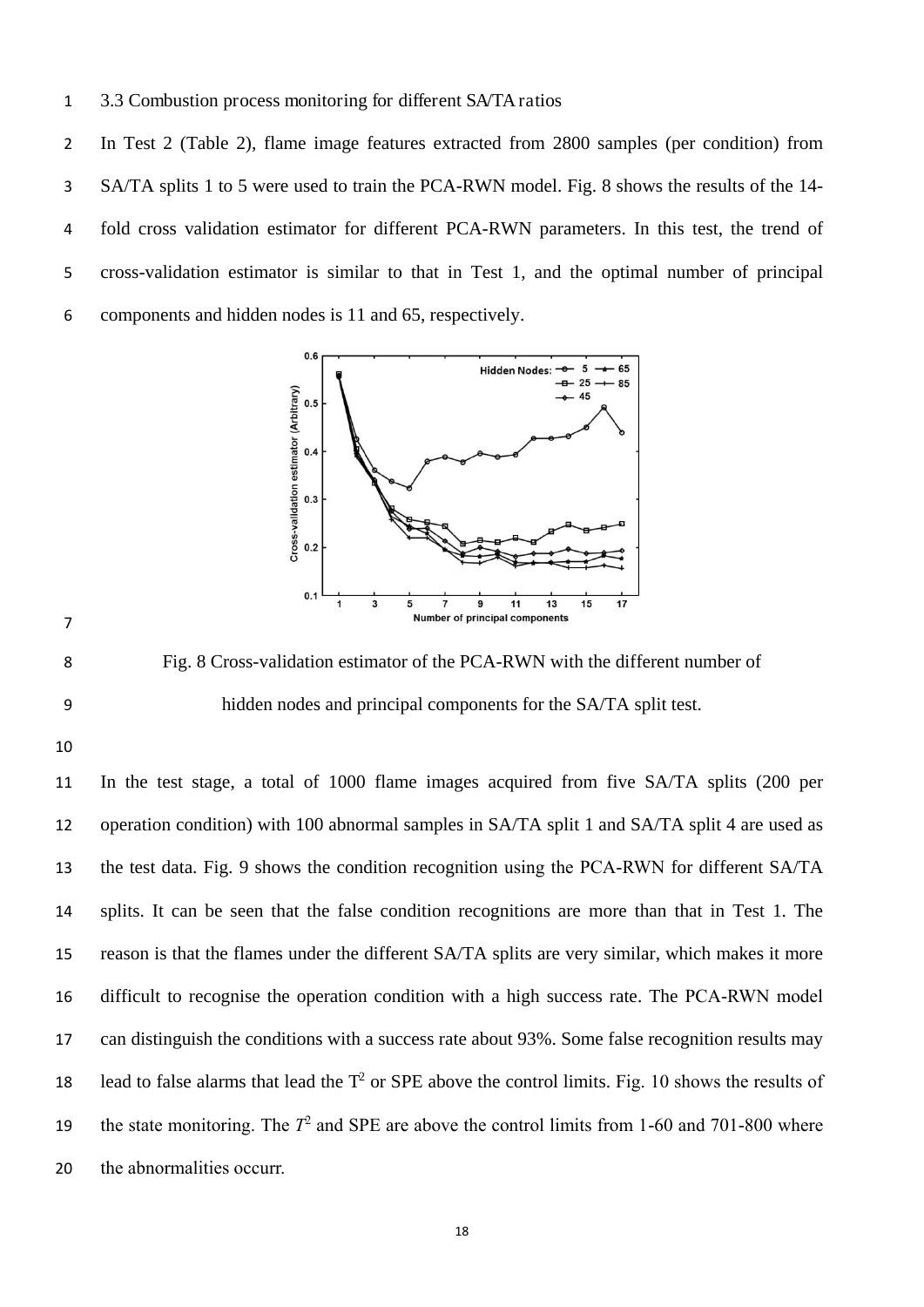

Fig. 9 Operation condition recognition for different SA/TA splits.



Fig. 10 State monitoring for different SA/TA splits.

- 
- 3.4 Flame oscillation frequency

As the flame oscillation is closely associated with combustion stability, and consequently combustion efficiency and pollutant emissions, the oscillation frequency of flame has widely been studied [\[27,](#page-24-4) 28]. The oscillation frequency of the flame can therefore be used to assess the effectiveness of the proposed PCA-RWN model. The oscillation frequency of a flame is defined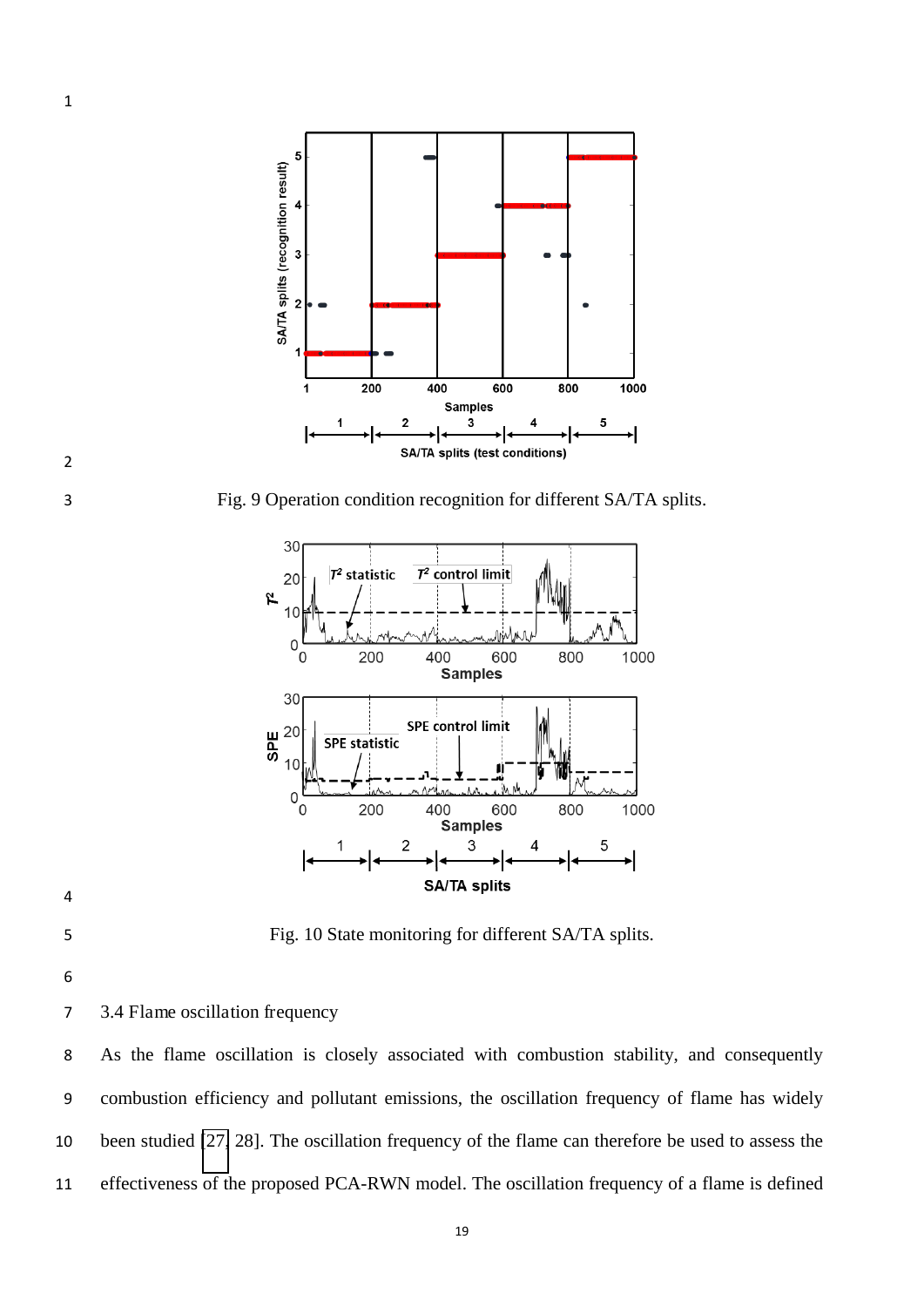as the weighted average frequency of the flame signal over the entire frequency range, where the weighting factor is the power density of the individual frequency component [\[28\]](#page-24-5). In this study, the oscillation frequency of the flame was calculated using the average grey-values of the flame images. The flame images which were used as the training data for each condition (2800 images per condition) were equally divided into 14 groups in sequence and the oscillation frequency range of these 14 flame image groups are considered to be the appropriate range for normal flames. Figs. 11(a) and 11(b) show that the averaged oscillation frequencies and their standard deviations of the flames that were used as training data, as well as the oscillation frequencies of flames that were also used as the test data. The flame oscillation frequencies of the normal states are included in the frequency range of the training data. The oscillation frequencies of the flame under abnormal states are beyond the range, such as under the primary air of 18%, SA/TA splits 1 and 4. These results are consistent with that derived from the PCA-RWN model, suggesting that the proposed multi-mode process monitoring approach is effective for recognising the normal and abnormal states of combustion process.





Fig. 11 Flame oscillation frequency.

- 
- 
- 

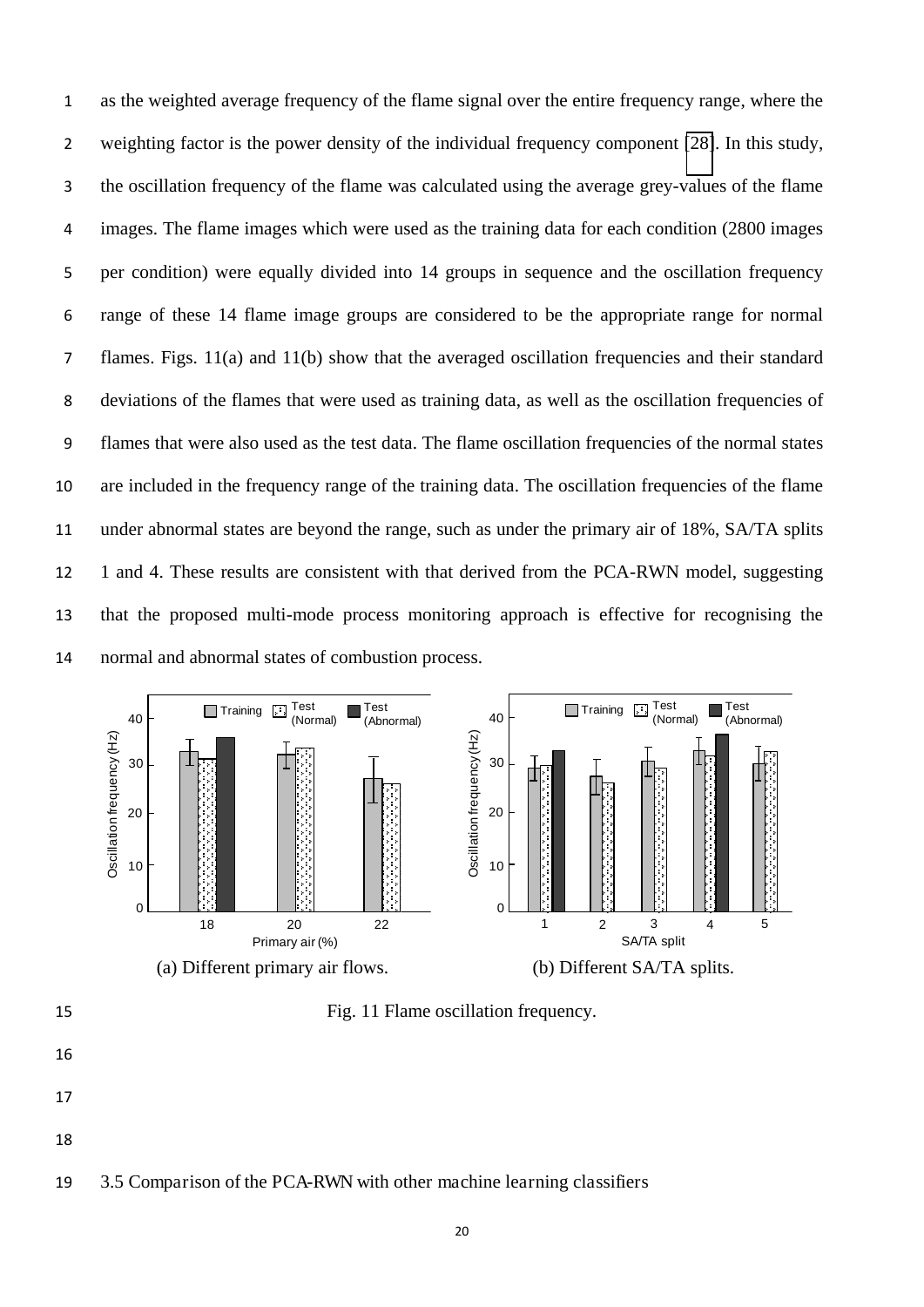To further evaluate the performance of the proposed PCA-RWN model for multi-mode combustion process monitoring, the recognition success rate (i.e. the ratio of correctly recognised flame images and the total number of images) and the system time for the training process of the model are compared with that of other machine learning classifiers used widely in mode recognition, including Kernel Support Vector Machine (KSVM) [\[29\]](#page-24-6), Neural Network (NN) [\[30\]](#page-24-7) and k-Nearest Neighbour classifier (kNN) [\[31\]](#page-24-8). A total of 2000 images are randomly selected from the test data set and equally split into 10 groups for different operation conditions. The success rate of condition recognition and the training time required for the 10 groups are summarised in Table 3. As can be seen, the PCA-RWN performs the best among the models in terms of the average recognition success rate and the training time, which means that the robustness of the PCA-RWN model is high enough for different test flame images. The reduced system time of the training process also allows the model to be updated swiftly.

Table 3 Comparison of PCA-RWN with other machine learning classifiers.

|                 | Test 1               |                   | Test 2               |                   |  |
|-----------------|----------------------|-------------------|----------------------|-------------------|--|
|                 | Success rate $(\% )$ | Training time (s) | Success rate $(\% )$ | Training time (s) |  |
| <b>PCA-RWN</b>  | $92.9 \pm 0.9$       | $0.11 \pm 0.07$   | $91.3 \pm 1.2$       | $0.48 \pm 0.04$   |  |
| <b>PCA-KSVM</b> | $92.7 \pm 0.7$       | $10.08 \pm 0.82$  | $87.1 \pm 0.3$       | $31.94 \pm 1.86$  |  |
| <b>PCA-NN</b>   | $91.7 \pm 1.5$       | $5.76 \pm 3.11$   | $75.1 \pm 2.6$       | $29.97 + 9.37$    |  |
| <b>PCA-KNN</b>  | $75.2 \pm 0.8$       | $0.34 \pm 0.69$   | $70.9 \pm 0.6$       | $0.32 \pm 0.09$   |  |

- 
- 

#### **4. Conclusions**

<span id="page-21-0"></span> In this study, a multi-mode combustion process monitoring technique based on flame imaging, PCA and RWN principles has been proposed and its applicability has been examined in an industrial combustion environment. Flame images acquired from the digital imaging system are denoised using a moving average filter. A global PCA-RWN model has been built to extract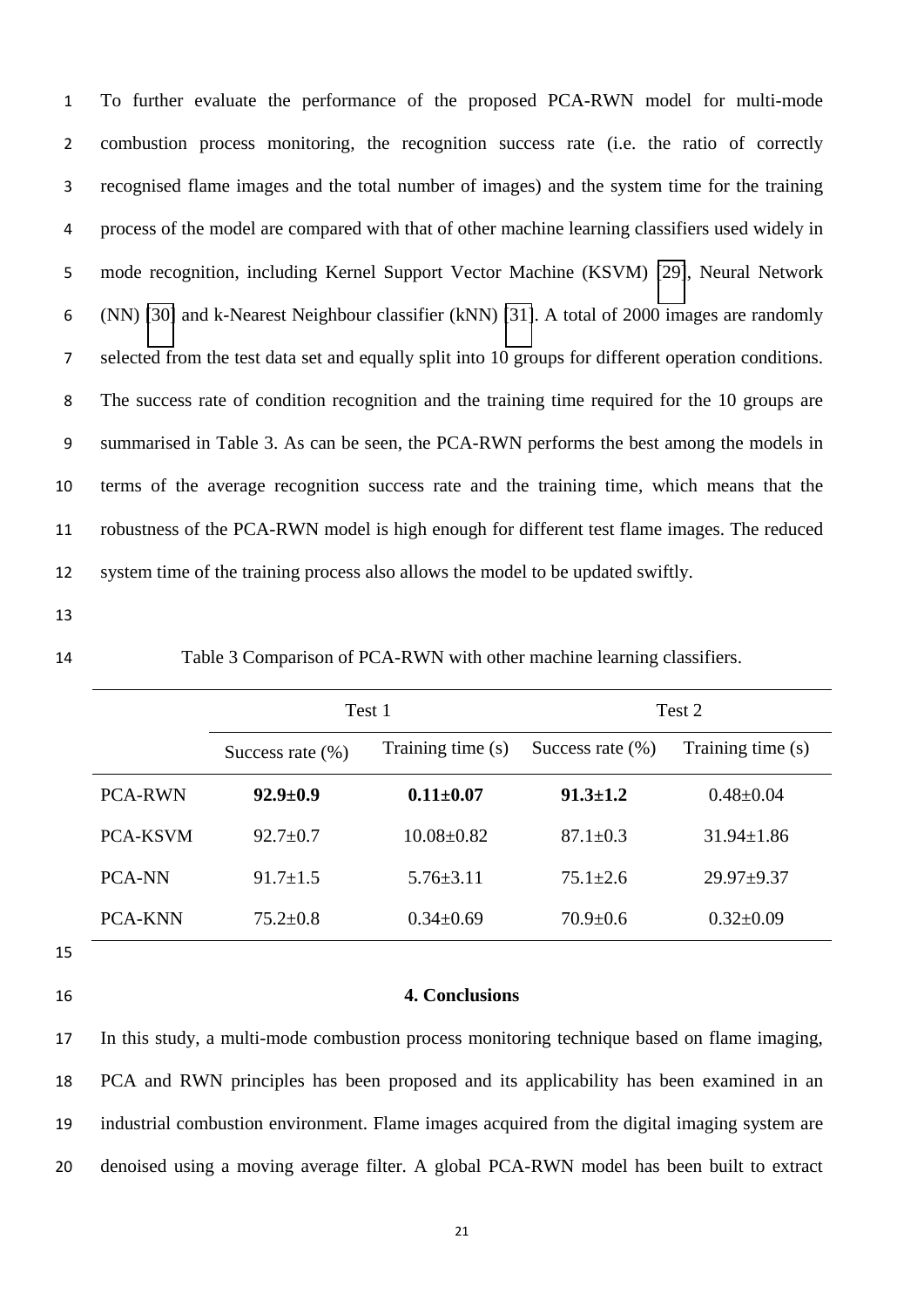<span id="page-22-2"></span><span id="page-22-1"></span><span id="page-22-0"></span>colour and texture features which are then used to recognise the combustion operation condition. The cross-validation has been proved to be effective to select the optimal parameters of the 3 PCA-RWN model. The  $T^2$  and SPE statistics have been calculated for identifying the combustion state of the corresponding conditions. The proposed method has been evaluated on an industrial-scale pulverised coal fired combustion test facility under different operation conditions. The results have demonstrated that, for both variable primary air flow and SA/TA ratio operation conditions, the condition recognition success rate of the PCA-RWN model is over 91%, which is at least 4% higher than that of other machine learning classifiers with a 9 reduced training time. The  $T^2$  and SPE indices have also been proved to be effective and reliable in detecting the abnormalities. It can therefore be concluded that the proposed PCA-RWN model for multi-mode process monitoring is promising for recognising the condition and state of practical combustion processes. The PCA-RWN can also potentially be applied to recognise untrained conditions so as to achieve completely unsupervised combustion process monitoring.

- <span id="page-22-4"></span><span id="page-22-3"></span>
- 

#### <span id="page-22-5"></span>**Acknowledgements**

<span id="page-22-6"></span> The authors acknowledge that the UKCCSRC PACT Facilities, funded by the Department for Business, Energy & Industrial Strategy and the Engineering and Physical Sciences Research Council, have been used for the experimental work reported in this publication. The China Scholarship Council is also acknowledged for providing a fellowship to Xiaojing Bai for studying at the University of Kent.

<span id="page-22-7"></span>

#### <span id="page-22-8"></span>**References**

<span id="page-22-9"></span> [1] Sun D, Lu G, Zhou H, Yan Y. Condition monitoring of combustion processes through flame imaging and kernel principal component analysis. Combust. Sci. Technol. 2013; 185: 1400- 13.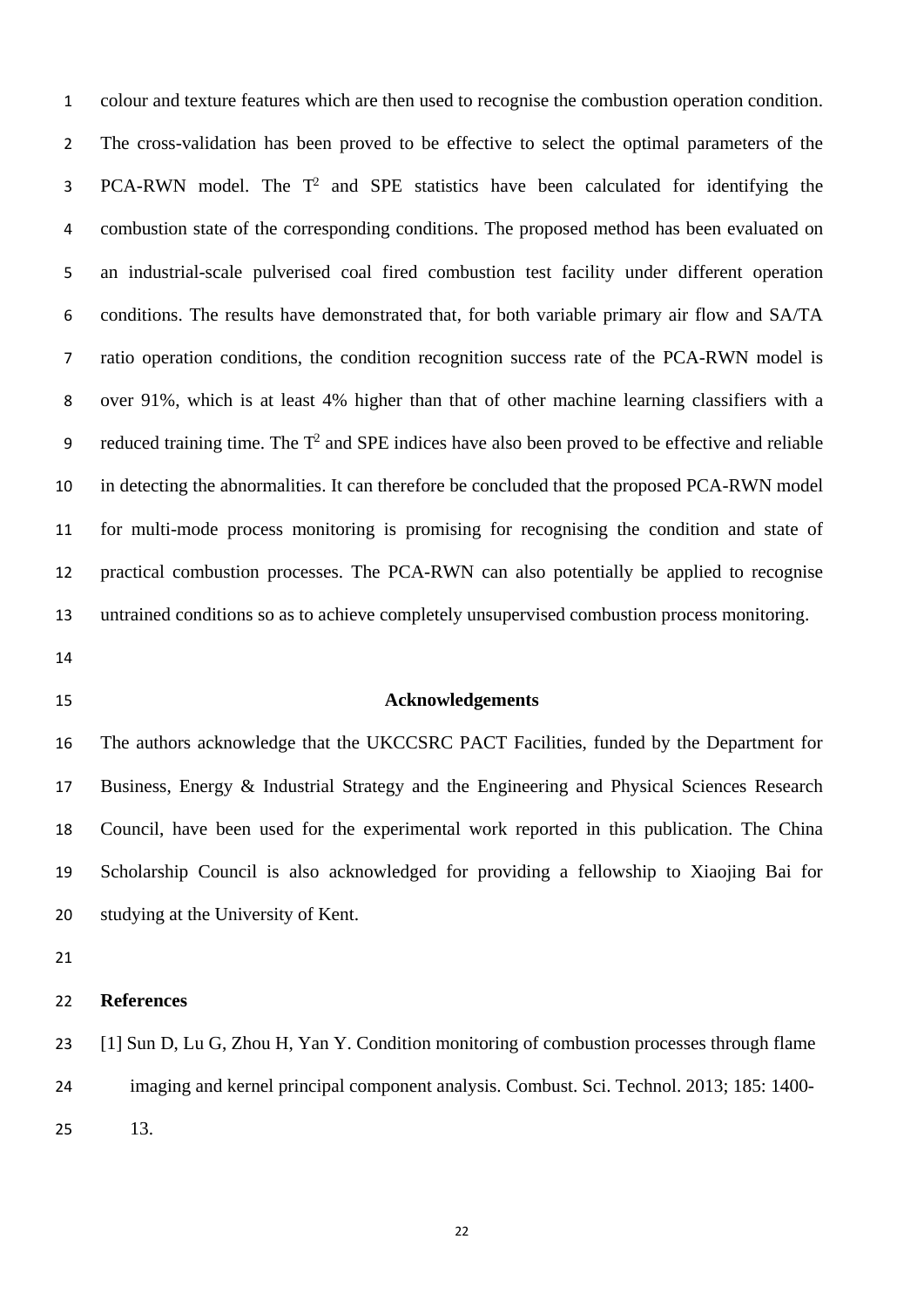<span id="page-23-8"></span><span id="page-23-7"></span><span id="page-23-6"></span><span id="page-23-5"></span><span id="page-23-4"></span><span id="page-23-3"></span><span id="page-23-2"></span><span id="page-23-1"></span><span id="page-23-0"></span>

| $\mathbf{1}$   | [2] Sun D, Lu G, Zhou H, Yan Y, Liu S. Quantitative assessment of flame stability through        |
|----------------|--------------------------------------------------------------------------------------------------|
| $\overline{2}$ | image processing and spectral analysis. IEEE Trans. Instrum. Meas. 2015; 64: 3323-33.            |
| 3              | [3] Li W, Wang D, Chai T. Flame image-based burning state recognition for sintering process of   |
| 4              | rotary kiln using heterogeneous features and fuzzy integral. IEEE Trans. Ind. Inf. 2012; 8:      |
| 5              | 780-90.                                                                                          |
| 6              | [4] Chen J, Hsu TY, Chen CC, Cheng YC. Online predictive monitoring using dynamic imaging        |
| $\overline{7}$ | of furnaces with the combinational method of multiway principal component analysis and           |
| 8              | hidden Markov model. Ind. Eng. Chem. Res. 2011; 50: 2946-58.                                     |
| 9              | [5] Chen H, Zhang J, Hu H, Zhang X. Recognition of sintering state in rotary kiln using a robust |
| 10             | extreme learning machine. In: Proceedings of International Joint Conference on Neural            |
| 11             | Networks. 2014 July 6 - 11; Beijing, China. IEEE; p. 2564-70.                                    |
| 12             | [6] Wang J, Ren X. GLCM based extraction of flame image texture features and KPCA-GLVQ           |
| 13             | recognition method for rotary kiln combustion working conditions. Int. J. Autom. Comput.         |
| 14             | 2014; 11: 72-77.                                                                                 |
| 15             | [7] Shang C, Yang F, Gao X, Huang X, Suykens JA, Huang D. Concurrent monitoring of               |
| 16             | operating condition deviations and process dynamics anomalies with slow feature analysis.        |
| 17             | AlChE J. 2015; 61: 3666-82.                                                                      |
| 18             | [8] Ma H, Hu Y, Shi H. A novel local neighborhood standardization strategy and its application   |
| 19             | in fault detection of multimode processes. Chemometr. Intell. Lab. 2012; 118: 287-300.           |
| 20             | [9] Wang G, Liu J, Zhang Y, Li Y. A novel multi-mode data processing method and its              |
| 21             | application in industrial process monitoring. J. Chemom. 2015; 29: 126-38.                       |
| 22             | [10] Lee YH, Jin HD, Han C. On-line process state classification for adaptive monitoring. Ind.   |
| 23             | Eng. Chem. Res. 2006; 45: 3095-107.                                                              |
| 24             | [11] Ma Y, Shi H, Ma H, Wang M. Dynamic process monitoring using adaptive local outlier          |
| 25             | factor. Chemometr. Intell. Lab. 2013; 127: 89-101.                                               |
|                |                                                                                                  |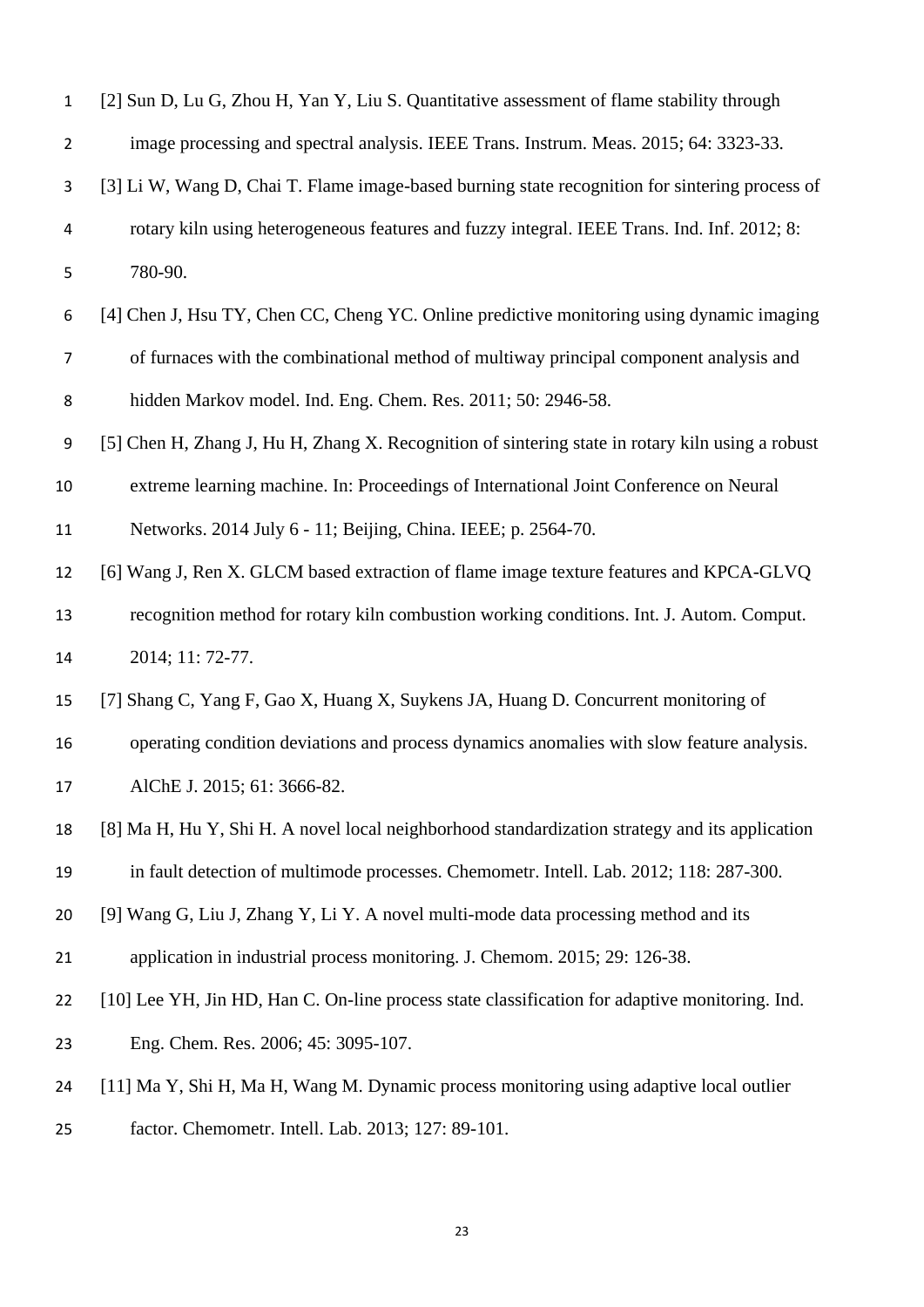<span id="page-24-8"></span><span id="page-24-7"></span><span id="page-24-6"></span><span id="page-24-5"></span><span id="page-24-4"></span><span id="page-24-3"></span><span id="page-24-2"></span><span id="page-24-1"></span><span id="page-24-0"></span>

| $\mathbf{1}$   | [12] Ge Z, Song Z. Online monitoring of nonlinear multiple mode processes based on adaptive  |
|----------------|----------------------------------------------------------------------------------------------|
| $\overline{2}$ | local model approach. Control Eng. Pract. 2008; 16: 1427-37.                                 |
| 3              | [13] Feital T, Kruger U, Dutra J, Pinto JC, Lima EL. Modeling and performance monitoring of  |
| 4              | multivariate multimodal processes. AlChE J. 2013; 59: 1557-69.                               |
| 5              | [14] Yang Y, Ma Y, Song B, Shi H. An aligned mixture probabilistic principal component       |
| 6              | analysis for fault detection of multimode chemical processes. Chinese J. Chem. Eng. 2015;    |
| $\overline{7}$ | 23: 1357-63.                                                                                 |
| 8              | [15] Qiu T, Yan Y, Lu G. A new edge detection algorithm for flame image processing. In:      |
| 9              | Proceedings of Instrumentation and Measurement Technology Conference. 2011 May 10 -          |
| 10             | 12; Hangzhou, China. IEEE; p. 1-4.                                                           |
| 11             | [16] Kim BS, Moon YS, Kim J. Noise control boundary image matching using time-series         |
| 12             | moving average transform. In: Proceedings of International Conference on Database and        |
| 13             | Expert Systems Applications. 2008 September 1 - 5; Turin, Italy. Springer Berlin             |
| 14             | Heidelberg; p. 362-375.                                                                      |
| 15             | [17] Haralick RM, Shanmugam K, Dinstein IH. Textural features for image classification. IEEE |
| 16             | Trans. Syst., Man Cybern. 1973; 6: 610-21.                                                   |
| 17             | [18] Cui Y, Dong H, Zhou E. An early fire detection method based on smoke texture analysis   |
| 18             | and discrimination. In: Proceedings of Congress on Image and Signal Processing. 2008 May     |
| 19             | 27 - 30; Hainan, China. IEEE; p. 95-99.                                                      |
| 20             | [19] Qin SJ. Statistical process monitoring : basics and beyond. J. Chemom. 2003: 480-502.   |
| 21             | [20] Pao YH, Park GH, Sobajic DJ. Learning and generalization characteristics of the random  |
| 22             | vector functional-link net. Neurocomputing. 1994; 6: 163-80.                                 |
| 23             | [21] Huang GB, Zhu QY, Siew CK. Extreme learning machine: theory and applications.           |
| 24             | Neurocomputing. 2006; 70: 489-501.                                                           |
| 25             | [22] Cao F, Tan Y, Cai M. Sparse algorithms of Random Weight Networks and applications.      |
| 26             | Expert Syst. Appl. 2014; 41: 2457-62.                                                        |